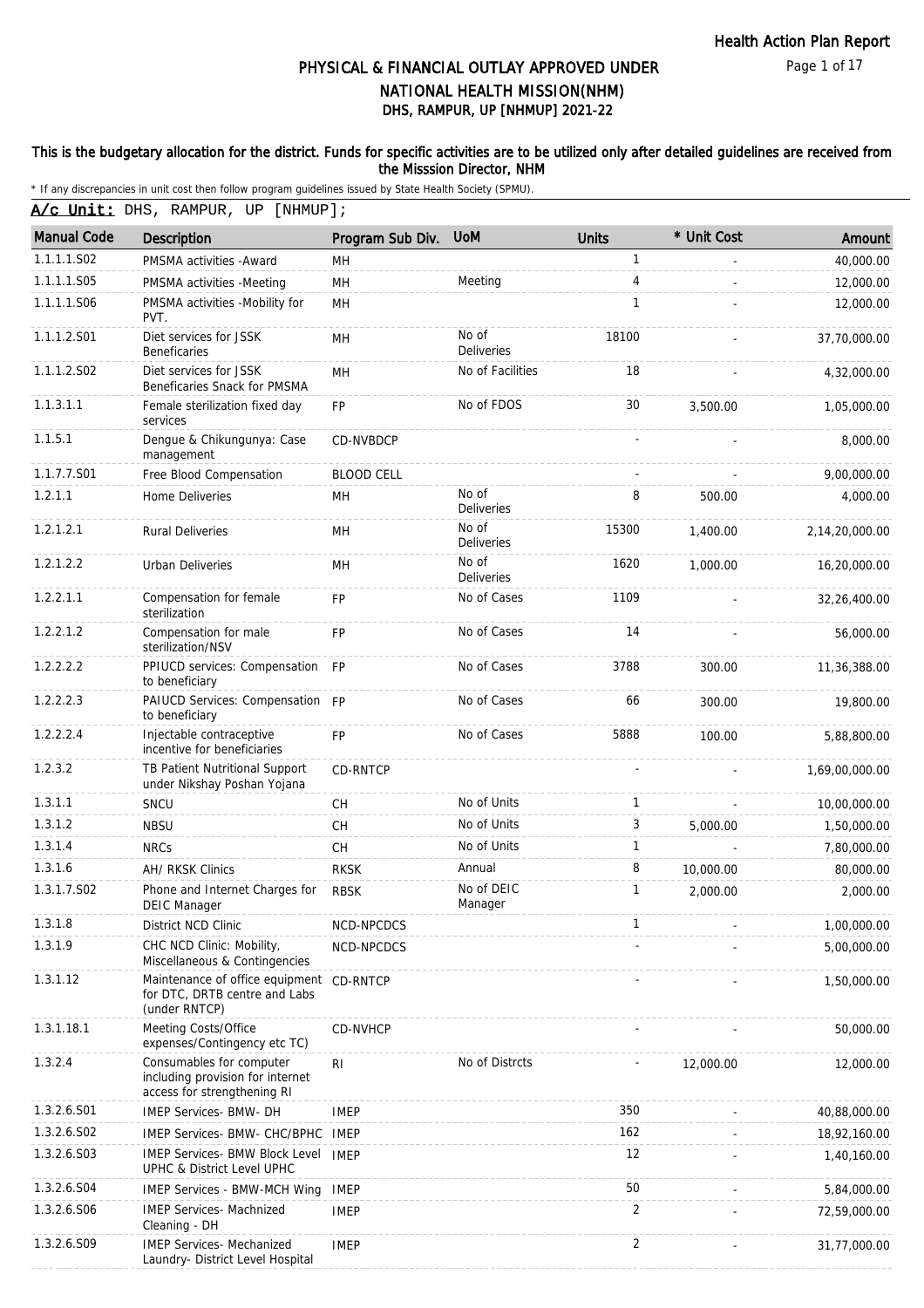#### This is the budgetary allocation for the district. Funds for specific activities are to be utilized only after detailed guidelines are received from the Misssion Director, NHM

| <b>Manual Code</b> | Description                                                                                                                                                                                                  | Program Sub Div. | <b>UoM</b>              | <b>Units</b> | * Unit Cost | Amount         |
|--------------------|--------------------------------------------------------------------------------------------------------------------------------------------------------------------------------------------------------------|------------------|-------------------------|--------------|-------------|----------------|
| 1.3.2.6.S10        | IMEP Services- Cleaning -<br>CHC/BPHC                                                                                                                                                                        | <b>IMEP</b>      | per bed per<br>month    | 162          | 548.35      | 10,65,992.00   |
| 1.3.2.6.S11        | IMEP Services-Cleaning - MCH<br>Wing                                                                                                                                                                         | <b>IMEP</b>      | per bed per<br>month    | 50           | 548.35      | 3,29,010.00    |
| 2.2.1              | POL for Family Planning/ Others                                                                                                                                                                              | <b>FP</b>        | No of FDOS              | 30           | 1,000.00    | 30,000.00      |
| 2.2.2              | Mobility & Communication<br>support for AH counsellors &<br><b>RKSK Coordinators</b>                                                                                                                         | <b>RKSK</b>      |                         | 16           |             | 1,53,600.00    |
| 2.2.3              | Mobility support for RBSK Mobile RBSK<br>health team                                                                                                                                                         |                  | No of Vehicle           | 12           | 33,000.00   | 47,52,000.00   |
| 2.2.4              | Support for RBSK: CUG<br>connection per team and rental                                                                                                                                                      | <b>RBSK</b>      | No of Team              | 12           | 200.00      | 28,800.00      |
| 2.2.11             | Any Other                                                                                                                                                                                                    |                  |                         |              |             | 2,10,000.00    |
| 2.3.1.1.2          | Monthly Village Health and<br><b>Nutrition Days</b>                                                                                                                                                          | RI.              | No of Session           | 7896         | 100.00      | 7,89,600.00    |
| 2.3.1.5            | Organizing Adolescent Health<br>day                                                                                                                                                                          | <b>RKSK</b>      | AHD                     | 136          | 2,500.00    | 3,40,000.00    |
| 2.3.1.6            | Organising Adolescent Friendly<br>Club meetings at subcentre<br>Level                                                                                                                                        | <b>RKSK</b>      | <b>AFC Meeting</b>      | 272          | 250.00      | 68,000.00      |
| 2.3.1.10           | Mobility support for mobile<br>health team/ TA/DA to<br>vaccinators                                                                                                                                          | RI.              | No of Vehicle           | 3            | 3,96,000.00 | 11,88,000.00   |
| 2.3.1.11           | Outreach for demand<br>generation, testing and<br>treatment of Viral Hepatitis<br>through Mobile Medical<br>Units/NGOs/CBOs/etc                                                                              | CD-NVHCP         |                         |              |             | 20,000.00      |
| 2.3.2.3            | DMHP: Targeted interventions at NCD-NMHP<br>community level Activities &<br>interventions targeted at<br>schools, colleges, workplaces,<br>out of school adolescents, urban<br>slums and suicide prevention. |                  |                         | 1            |             | 6,00,000.00    |
| 2.3.3.2            | Screening and free spectacles to NCD-NPCB<br>school children                                                                                                                                                 |                  | No of Cases             |              |             | 9,24,700.00    |
| 2.3.3.3            | Screening and free spectacles<br>for near work to Old Person                                                                                                                                                 | NCD-NPCB         | No of Cases             |              |             | 4,62,350.00    |
| 2.3.3.4.1          | Coverage of Public School and<br>Private school                                                                                                                                                              | NCD-NTCP         |                         | 1            |             | 4,99,660.00    |
| 2.3.3.4.5          | Sensitization campaign for<br>college students                                                                                                                                                               | NCD-NTCP         |                         | 1            |             | 2,00,000.00    |
| 3.1.1.3.2.S01      | ASHA/AWW/Volunteer Incentive<br>for detection of leprosy                                                                                                                                                     | CD-NLEP          |                         |              |             | 47,000.00      |
| 3.1.1.3.2.S02      | ASHA Incentive for PB<br>(Treatment completion)                                                                                                                                                              | CD-NLEP          |                         |              |             | 36,000.00      |
| 3.1.1.3.2.S03      | ASHA Incentive for MB<br>(Treatment completion)                                                                                                                                                              | CD-NLEP          |                         |              |             | 45,120.00      |
| 3.1.1.3.3          | Any Other ASHS Incentives<br>(ASHA Involvement under NLEP<br>- Sensitisation)                                                                                                                                | CD-NLEP          |                         |              |             | 33,100.00      |
| 3.1.1.3.A.S01      | ASHA Incentive/ Honorarium for<br>Malaria and LLIN Distribution                                                                                                                                              | CD-NVBDCP        |                         |              |             | 2,25,000.00    |
| 3.1.1.3.A.S02      | ASHA Incentive for Dengue and<br>Chikungunya                                                                                                                                                                 | CD-NVBDCP        |                         |              |             | 17,05,000.00   |
| 3.1.1.2            | ASHA Incentive under NIDDCP                                                                                                                                                                                  | NCD-NIDDCP       | No of ASHA              |              |             | 1,27,875.00    |
| 3.1.1.4.A.1.S01    | ASHA Incentive Filling of CBAC<br>forms and familly folder of<br>patients with confirm NCD cases                                                                                                             | CP               | No. of<br>Beneficiaries |              | 10.00       | 25, 36, 720.00 |
| 3.1.1.1.4.S09.A    | ASHA incentive for HRP<br>identification and follow up                                                                                                                                                       | MH               | No of HRP               | 2900         | 300.00      | 8,70,000.00    |
| 3.1.1.1.1.S01      | JSY Incentive to ASHA                                                                                                                                                                                        | MН               | No of                   | 13500        |             | 81,00,000.00   |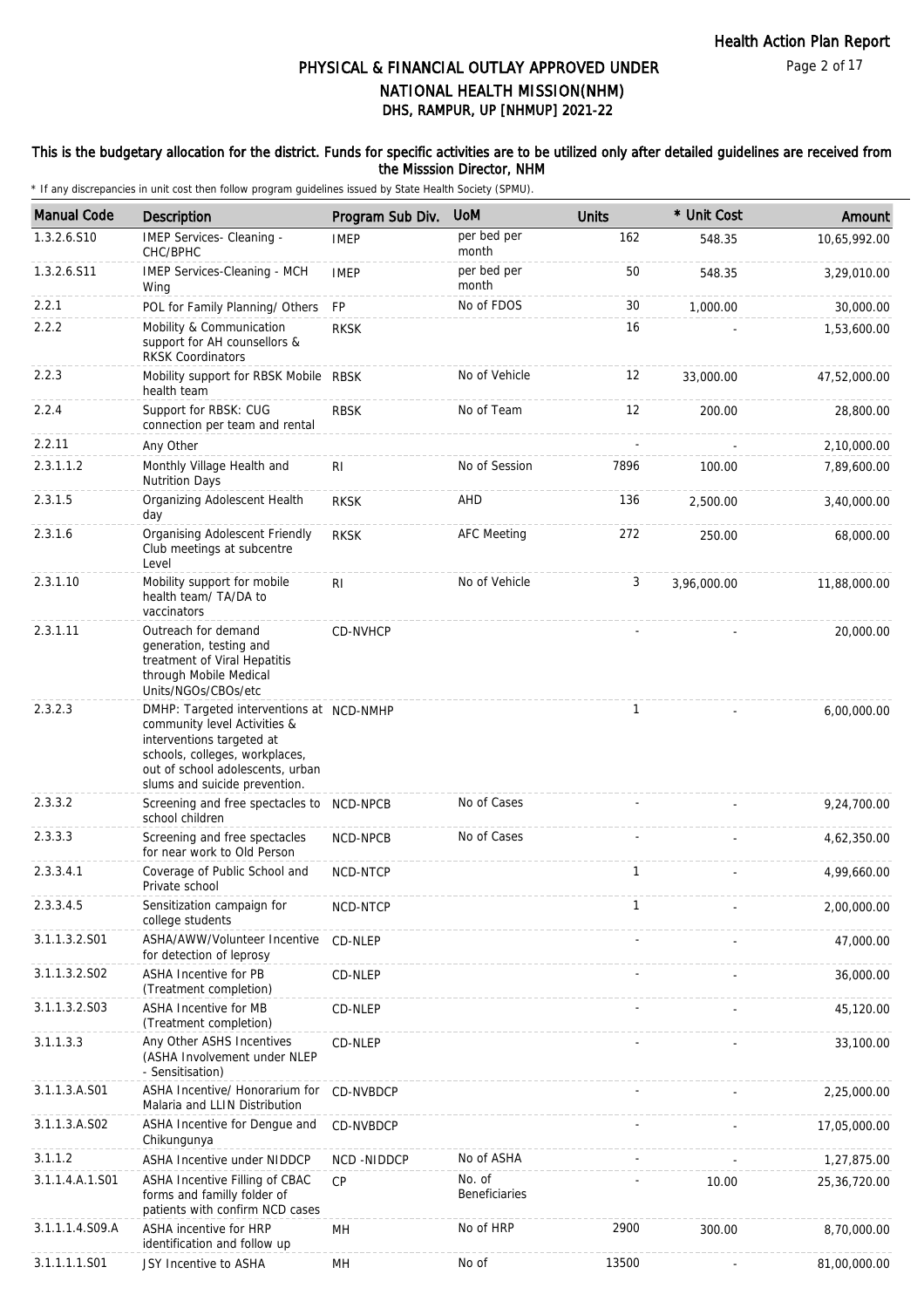#### This is the budgetary allocation for the district. Funds for specific activities are to be utilized only after detailed guidelines are received from the Misssion Director, NHM

| <b>Manual Code</b> | Description                                                                                                          | Program Sub Div. | <b>UoM</b>                               | <b>Units</b> | * Unit Cost | Amount         |
|--------------------|----------------------------------------------------------------------------------------------------------------------|------------------|------------------------------------------|--------------|-------------|----------------|
|                    |                                                                                                                      |                  | Deliveries                               |              |             |                |
| 3.1.1.1.1.S03      | National Iron Plus Incentive for<br>mobilizing children and/or<br>ensuring compliance and<br>reporting (6-59 months) | <b>CH</b>        | No of ASHA                               | 1747         | 50.00       | 5,24,100.00    |
| 3.1.1.1.2.S01      | ASHA incentive under MAA<br>programme @ Rs 100 per ASHA<br>for quarterly mother's meeting                            | <b>CH</b>        | No of ASHA                               | 1747         | 100.00      | 6,98,800.00    |
| 3.1.1.1.2.S02      | Incentive for Home Based<br>Newborn Care programme                                                                   | CH               | No. of Child                             | 53307        | 250.00      | 1,33,26,750.00 |
| 3.1.1.1.2.S04      | Incentive for referral of SAM<br>cases to NRC and for follow up<br>of discharge SAM children from<br><b>NRCs</b>     | <b>CH</b>        | No.of SAM<br>Child referal &<br>followup | 1            | 150.00      | 28,800.00      |
| 3.1.1.1.2.S05      | Incentive for National<br>Deworming Day for mobilising<br>out of school children                                     | <b>RKSK</b>      | ASHA                                     | 3688         | 100.00      | 3,68,800.00    |
| 3.1.1.1.2.S06      | Incentive for IDCF for<br>prophylactic distribution of ORS<br>to family with under-five<br>children.                 | CH               | No of ASHA                               | 1747         | 100.00      | 1,74,700.00    |
| 3.1.1.1.2.S07      | Incentive to ASHA for Quaterly<br>Visit Under HBYC                                                                   | CH               | No of Children                           | 28630        | 50.00       | 71,57,500.00   |
| 3.1.1.1.3.S01      | ASHA Incentive under<br>Immunzation                                                                                  | R <sub>l</sub>   | No of Children                           | 55500        | 225.00      | 1,24,87,500.00 |
| 3.1.1.1.4.S08      | ASHA incentive for injectable<br>contraceptive (Antara)                                                              | <b>FP</b>        | No of Cases                              | 3452         | 100.00      | 3,45,200.00    |
| 3.1.1.1.4.S09.B    | Reimbursement of travel<br>expenses for accompanying a<br>women to facility for medical<br>abortion                  | <b>FP</b>        | No of Cases                              | 100          | 225.00      | 22,500.00      |
| 3.1.1.1.4.S09.C    | Reimbursement of travel<br>expenses for accompanying a<br>women to facility for surgical<br>abortion (MVA/EVA)       | <b>FP</b>        | No of Cases                              | 100          | 150.00      | 15,000.00      |
| 3.1.1.1.4.S01      | <b>ASHA Incentives under Saas</b><br>Bahu Sammellan                                                                  | FP               | No of Events                             | 1422         | 100.00      | 1,42,200.00    |
| 3.1.1.1.4.S02      | ASHA Incentives under Nayi Pehl FP<br>Kit                                                                            |                  | No of Kits                               | 6988         | 100.00      | 6,98,800.00    |
| 3.1.1.1.4.S04      | ASHA PPIUCD incentive for<br>accompanying the client for<br>PPIUCD insertion                                         | <b>FP</b>        | No of Cases                              | 4968         | 150.00      | 7,45,188.00    |
| 3.1.1.1.4.S05      | ASHA PAIUCD incentive for<br>accompanying the client for<br><b>PAIUCD</b> insertion                                  | <b>FP</b>        | No. of cases                             | 66           | 150.00      | 9,900.00       |
| 3.1.1.1.4.S06.A    | ASHA incentive under ESB<br>scheme for promoting spacing of<br>births between 02 children                            | <b>FP</b>        | No. of cases                             | 1186         | 500.00      | 5,93,000.00    |
| 3.1.1.1.4.S06.B    | ASHA incentive under ESB<br>scheme for promoting spacing of<br>02 years after marriage                               | <b>FP</b>        | No. of cases                             | 886          |             | 4,43,000.00    |
| 3.1.1.1.4.S07      | ASHA incentive under ESB<br>scheme for promoting Adoption<br>of Limiting Method upto Two<br>Children                 | FP               | No of Cases                              | 180          | 1,000.00    | 1,80,000.00    |
| 3.1.1.1.5.S02      | Incentive for mobilizing<br>adolescents and community for<br>AHD                                                     | <b>RKSK</b>      | <b>ASHA</b>                              | 170          | 200.00      | 1,36,000.00    |
| 3.1.1.5            | ASHA incentives for routine<br>activities                                                                            | CP               | No. of Rural &<br>Rurban ASHA            |              | 2,000.00    | 4,24,92,000.00 |
| 3.1.1.6.S01        | Incentive to ASHA Facilitator for<br>CBAC, HRP and SAM Tracking                                                      | CP               | No of AF                                 |              | 1,700.00    | 17,54,400.00   |
| 3.1.1.6.S02        | Incentive to ASHA for Health<br>Promotion Day                                                                        | CP               | No. of Rural &<br>Rurban ASHA            |              | 200.00      | 42,49,200.00   |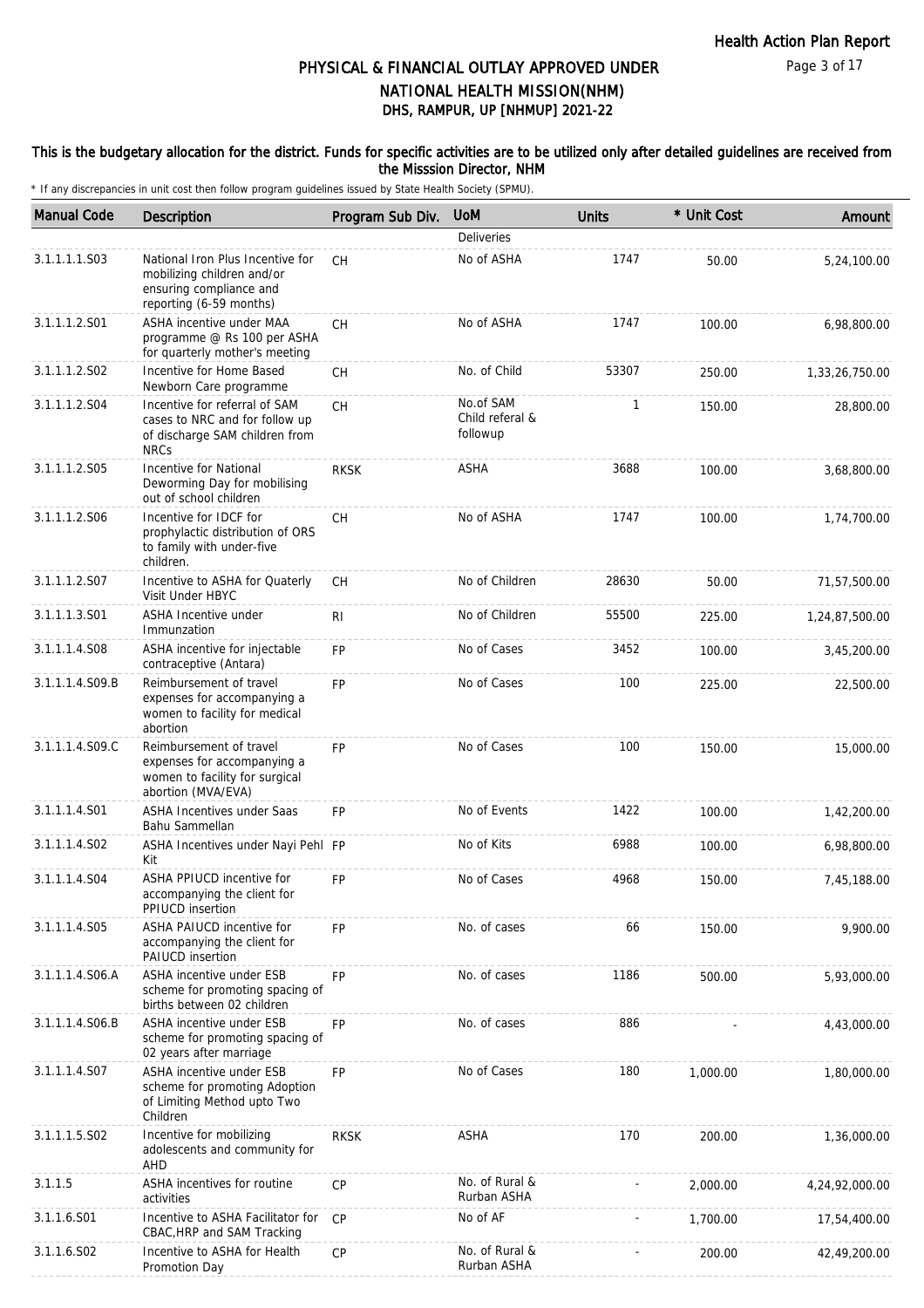#### This is the budgetary allocation for the district. Funds for specific activities are to be utilized only after detailed guidelines are received from the Misssion Director, NHM

| <b>Manual Code</b> | Description                                                                                                                       | Program Sub Div. | <b>UoM</b>                             | <b>Units</b> | * Unit Cost | Amount       |
|--------------------|-----------------------------------------------------------------------------------------------------------------------------------|------------------|----------------------------------------|--------------|-------------|--------------|
| 3.1.1.6.S03        | Incentive to ASHA under PMMVY                                                                                                     | CP               | No. of<br>Beneficiaries                | ÷,           | 100.00      | 12,85,200.00 |
| 3.1.1.6.S04        | ASHA Beema- Pradhan Mantri<br>Jeevan Jyoti & Suraksh Bima<br>Yojna                                                                | CP               |                                        |              |             | 6,05,838.00  |
| 3.1.1.6.S05        | Mother Group Meeting                                                                                                              | <b>CP</b>        | No. of Rural &<br>Rurban ASHA          |              |             | 51,40,800.00 |
| 3.1.3.1.1.S01      | Asha/ Asha Sangni Uniform                                                                                                         | CP               | No. of<br>Rural, Rurban<br>ASHA & AF   |              | 600.00      | 11,53,200.00 |
| 3.1.3.1.1.S02      | Asha/ Asha Sangni Umbrella                                                                                                        | CP               | No. of<br>Rural, Rurban<br>ASHA & AF   |              | 200.00      | 3,84,400.00  |
| 3.1.3.1.3          | Awards to ASHA's/Link workers                                                                                                     | <b>CP</b>        | No. of<br>Rural, Urban<br>,Rurban ASHA |              | 300.00      | 5,91,300.00  |
| 3.1.3.1.6          | Supervision costs by ASHA<br>facilitators (Shangni) (12<br>months)                                                                | CP               | No of AF                               |              | 7,200.00    | 74,30,400.00 |
| 3.1.1.1.3.S02.A    | Mobilization of children through<br>ASHA or other mobilizers                                                                      | R <sub>l</sub>   | No of Session                          | 32530        | 150.00      | 48,79,500.00 |
| 3.1.3.5.S01        | Incentive for other link workers<br>for Prepration of Due List of<br>Childrens to be immunized                                    | R <sub>l</sub>   | No of Session                          | 8088         | 100.00      | 8,08,800.00  |
| 3.1.2.10.S03       | Incentive to ASHA Cluster<br>Meeting                                                                                              | CP               |                                        |              |             | 24,52,550.00 |
| 3.1.2.1.S01        | <b>Induction Training</b>                                                                                                         | CP               | No of Batch                            |              | 1,28,000.00 | 3,84,000.00  |
| 3.2.3.1.1          | <b>Treatment Supporter</b><br>Honorarium (Rs 1000)                                                                                | CD-RNTCP         |                                        |              |             | 35,10,000.00 |
| 3.2.3.1.2          | <b>Treatment Supporter</b><br>Honorarium (Rs 5000)                                                                                | CD-RNTCP         |                                        |              |             | 3,87,000.00  |
| 3.2.3.1.3          | Incentive for informant (Rs 500)                                                                                                  | CD-RNTCP         |                                        |              |             | 5,26,050.00  |
| 3.2.3.1.4.S01      | State/District TB Forums                                                                                                          | CD-RNTCP         |                                        |              |             | 5,000.00     |
| 3.2.3.1.4.S02      | Community Engagement<br>activities /Incentive for<br>community<br>volunteers/supervisors /LT etc<br>undertaking ACF               | CD-RNTCP         |                                        |              |             | 17,95,000.00 |
| 3.2.1.1.S02        | Other activities under Mission<br>Parivar Vikas: Demand<br>Generation (Saas Bahu<br>Sammellan)                                    | <b>FP</b>        | No of Events                           | 1422         | 1,500.00    | 21,33,000.00 |
| 3.2.1.2            | Incentives for Peer Educators                                                                                                     | <b>RKSK</b>      | Peer Educator                          | 680          | 50.00       | 4.08.000.00  |
| 3.3.2              | Orientation Workshops,<br>Trainings and capacity building<br>of PRI for RKS at District Health<br>Societies, CHC and PHC          | CP               |                                        |              |             | 3,87,600.00  |
| 3.3.3.2            | Training of PRI's<br>representatives/ Police<br>personnel/ Teachers/ Transport<br>personnel/ NGO personnel/<br>other stakeholders | NCD-NTCP         |                                        | $\mathbf{1}$ |             | 30,000.00    |
| 3.3.3.3            | Training of PRI under National<br>Program for Climate Change and<br>Human Health (NPCCHH)                                         | NCD-NPCCHH       |                                        | 1            |             | 70,000.00    |
| 3.3.4.S01          | <b>AAA Platform</b>                                                                                                               | CP               | No. of Rural &<br>Rurban ASHA          |              | 75.00       | 32,94,450.00 |
| 4.1.1              | <b>District Hospitals</b>                                                                                                         | <b>CP</b>        | No. of DH                              | 2            | 5,00,000.00 | 10,00,000.00 |
| 4.1.3              | <b>Community Health Centers</b>                                                                                                   | <b>CP</b>        | No of CHC                              | 8            | 2,50,000.00 | 20,00,000.00 |
| 4.1.4              | Primary Health Centers                                                                                                            | <b>CP</b>        | No of PHC                              | 27           | 87,500.00   | 23,62,500.00 |
| 4.1.5              | Sub Centers                                                                                                                       | CP               | No. of Sub<br>Centre                   |              | 10,000.00   | 20,40,000.00 |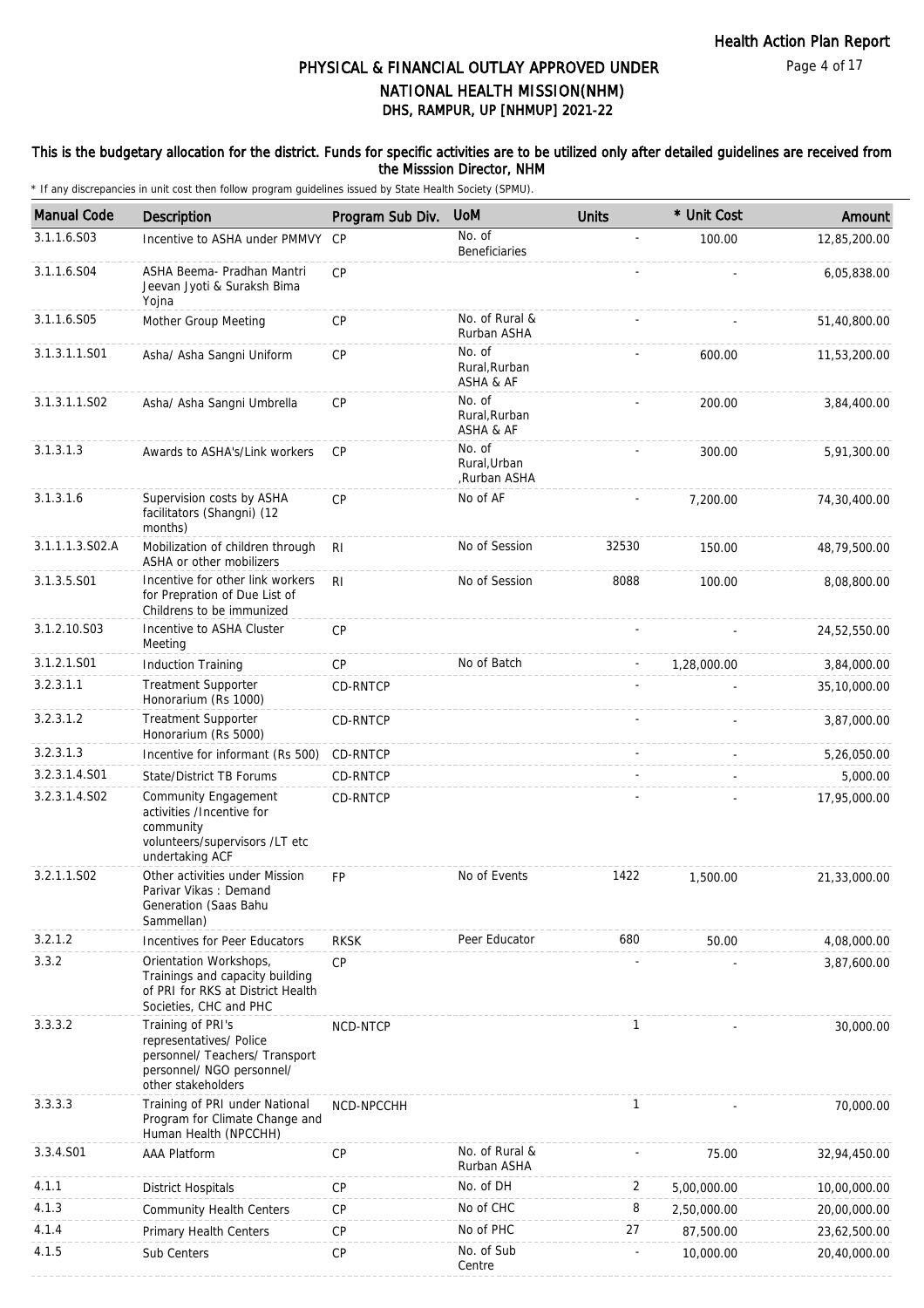#### This is the budgetary allocation for the district. Funds for specific activities are to be utilized only after detailed guidelines are received from the Misssion Director, NHM

| <b>Manual Code</b> | <b>Description</b>                                                        | Program Sub Div.  | <b>UoM</b>                               | <b>Units</b>   | * Unit Cost | Amount         |
|--------------------|---------------------------------------------------------------------------|-------------------|------------------------------------------|----------------|-------------|----------------|
| 4.1.6              | Village Health Sanitation &<br><b>Nutrition Committee</b>                 | <b>CP</b>         | No. of VHSNC                             |                | 10,000.00   | 88,80,000.00   |
| 4.1.7.S01          | H&WC Additional Untied Grant-<br><b>SC</b>                                | CP                | No. of HWC-<br>SC                        |                | 30,000.00   | 37,90,000.00   |
| 4.1.7.S02          | H&WC Additional Untied Grant-<br>PHC                                      | CP                | No. of HWC-<br>PHC                       |                | 50,000.00   | 12,00,000.00   |
| 5.1.1.2.8          | Infrastructure strengthening of<br>SC to H&WC                             | <b>CP</b>         | No. of HWC-<br>SC                        |                | 7,00,000.00 | 3,15,00,000.00 |
| 5.1.1.2.9          | Infrastructure strengthening of<br>PHC to H&WC                            | CP                | No. of HWC-<br>PHC                       |                | 2,74,000.00 | 13,70,000.00   |
| 5.1.2              | Sub Centre Rent and<br>Contingencies                                      | CP                |                                          |                |             | 17,28,000.00   |
| 5.3.3              | Blood bank/ Blood storage/ Day<br>care centre for<br>hemoglobinopathies   | <b>BLOOD CELL</b> | Lumpsump                                 |                |             | 50,000.00      |
| 5.3.9              | Safety Pits                                                               | RI                | No of piece                              | 8              | 6,000.00    | 48,000.00      |
| 5.3.14             | Civil Works under RNTCP                                                   | CD-RNTCP          |                                          |                |             | 1,20,000.00    |
| 6.1.1.1.2.S02      | FRU Strengthening                                                         | MH                | List of<br>Different<br>Equipment        |                |             | 15,61,797.00   |
| 6.1.1.1.5          | Any other Equipment<br>(Instrument and Equipment for<br>HWC)              | MH                | List of<br><b>Different</b><br>Equipment | $\overline{4}$ |             | 8.00.000.00    |
| 6.1.1.3.3          | Minilap kits                                                              | <b>FP</b>         | No of Kits                               | 3              | 3.000.00    | 9,000.00       |
| 6.1.1.3.5          | PPIUCD forceps                                                            | FP                | No of Kelly<br>forcep                    | 25             | 600.00      | 15,000.00      |
| 6.1.5.1.1          | Grant-in-aid for Vision Centre<br>(PHC) (Govt.)                           | NCD-NPCB          |                                          |                |             | 1,00,000.00    |
| 6.1.1.21.1         | Recurring GIA: Machinery &<br>Equipment for DH                            | NCD-NPHCE         |                                          | $\mathbf{1}$   |             | 1,50,000.00    |
| 6.1.2.6.F1.S03     | IT Recurring Expenses for PHC                                             | CP                |                                          |                |             | 95,000.00      |
| 6.1.2.6.F1.S04     | Laptop for HWC-PHC                                                        | CP                |                                          |                |             | 3,25,000.00    |
| 6.1.4.3.1          | <b>MCR</b>                                                                | CD-NLEP           |                                          |                |             | 30,000.00      |
| 6.1.4.3.2          | Aids/Appliance                                                            | CD-NLEP           |                                          |                |             | 17,000.00      |
| 6.1.4.3.3          | Equipment                                                                 | CD-NLEP           |                                          |                |             | 5,000.00       |
| 6.1.6.1            | Repairs of Laparoscopes                                                   |                   | No of<br>Laproscopes                     | $\mathbf{1}$   | 25,000.00   | 25,000.00      |
| 6.2.1.1.A7.S05.a   | Drugs & Consumables Normal<br>Delivery L1 Facility                        | MH                | No of<br>Deliveries                      | 500            |             | 10,000.00      |
| 6.2.1.1.A7.S05.b   | Drugs & Consumables Normal<br>Delivery L2 Facility                        | MH                | No of<br>Deliveries                      | 10600          |             | 4,24,000.00    |
| 6.2.1.1.A7.S05.c   | Drugs & Consumables Normal<br>Delivery L3 Facility                        | MH                | No of<br>Deliveries                      | 7500           |             | 6,00,000.00    |
| 6.2.1.1.A7.S05.d   | Drugs & Consumables Caesarean MH<br>Delivery L3 Facility                  |                   | No of<br>Deliveries                      | 300            |             | 1,08,000.00    |
| 6.2.1.2.2.12       | AEFI kit under RI Program                                                 | RI                | No. of Kits                              | 50             | 200.00      | 10,000.00      |
| 6.2.1.3.1          | Nayi Pehl Kit                                                             | <b>FP</b>         | No of Kits                               | 6988           | 220.00      | 15,37,360.00   |
| 6.2.1.5.1          | Medicine for Mobile health team                                           | <b>RBSK</b>       | No of Team                               | 12             | 5,000.00    | 60,000.00      |
| 6.2.1.6.1          | Red/Black plastic bags et                                                 | <b>RI</b>         | No of Session                            | 39480          | 9.00        | 3,55,320.00    |
| 6.2.1.6.2          | Bleach/Hypochlorite solution/<br>Twin bucket                              | R <sub>l</sub>    | No of Facilities                         |                |             | 16,500.00      |
| 6.2.2.1.1          | New ASHA Drug Kits                                                        | CP                | No of ASHA                               |                | 750.00      | 60,000.00      |
| 6.2.2.1.4          | Replenishment of ASHA HBNC<br>kits                                        | <b>CP</b>         | No of ASHA                               |                | 150.00      | 2,25,300.00    |
| 6.2.2.2.2          | Drugs and Supplies for blood<br>related disorders-<br>Haemoglobinopathies | <b>BLOOD CELL</b> |                                          |                |             | 1,40,000.00    |
| 6.2.2.4.1          | Drugs & Supplies for Ayush                                                | AYUSH             | No of Doctors                            | 21             | 50,000.00   | 10,50,000.00   |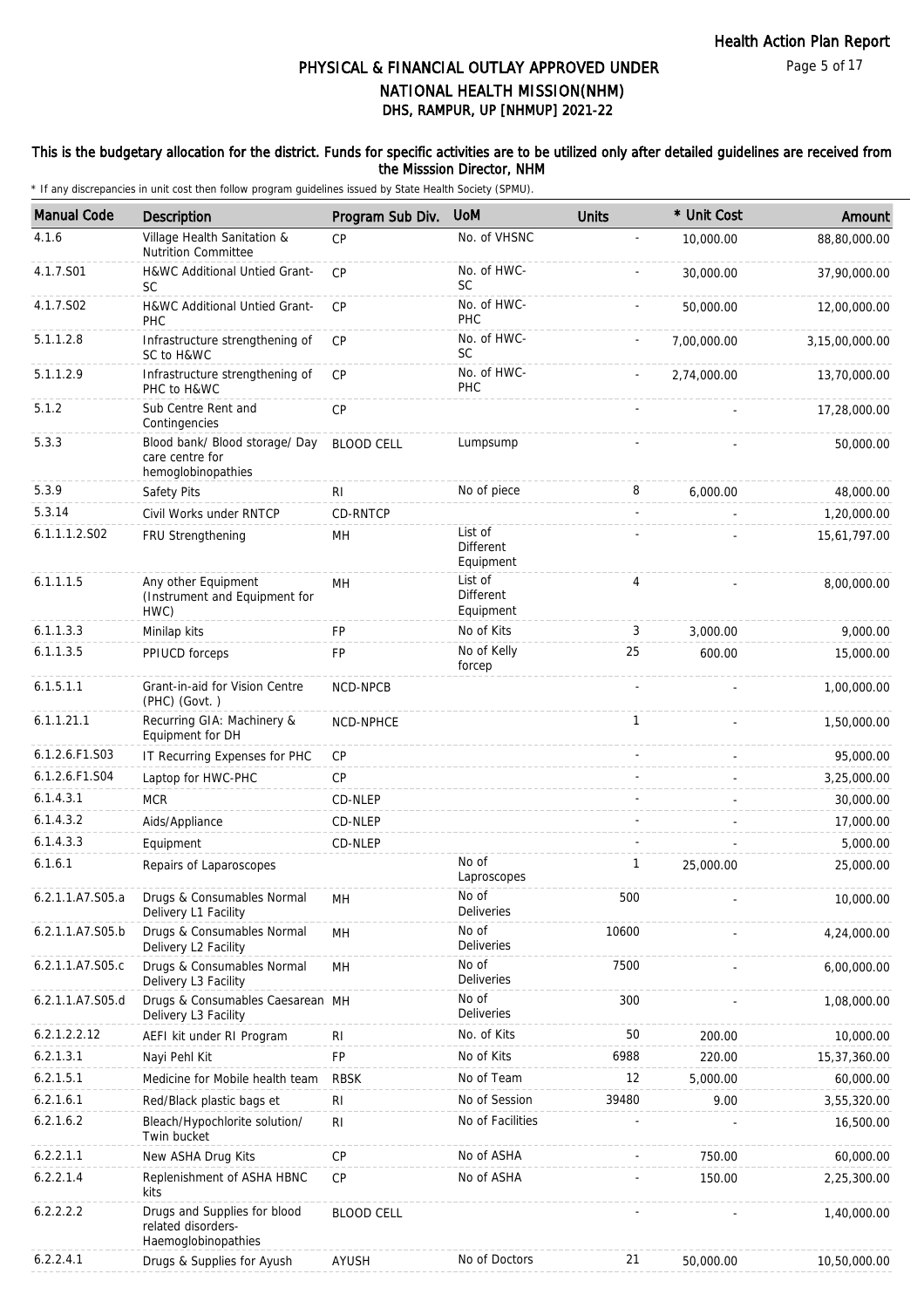#### This is the budgetary allocation for the district. Funds for specific activities are to be utilized only after detailed guidelines are received from the Misssion Director, NHM

| <b>Manual Code</b> | Description                                                                                                | Program Sub Div. | <b>UoM</b>                                             | <b>Units</b> | * Unit Cost | Amount         |
|--------------------|------------------------------------------------------------------------------------------------------------|------------------|--------------------------------------------------------|--------------|-------------|----------------|
| 6.2.2.6.1          | Lab strengthening of SHC - HWC CP                                                                          |                  |                                                        |              |             | 25,87,500.00   |
| 6.2.2.6.2          | Lab strengthening of PHC - HWC CP                                                                          |                  |                                                        |              |             | 12,20,000.00   |
| 6.2.3.1.1          | Chloroquine phosphate tablets                                                                              | CD-NVBDCP        |                                                        |              |             | 20,000.00      |
| 6.2.3.1.2          | Primaquine tablets 2.5 mg                                                                                  | CD-NVBDCP        |                                                        |              |             | 10,000.00      |
| 6.2.3.1.3          | Primaquine tablets 7.5 mg                                                                                  | CD-NVBDCP        |                                                        |              |             | 20,000.00      |
| 6.2.3.1.8          | Dengue NS1 antigen kit                                                                                     | CD-NVBDCP        |                                                        |              |             | 11,000.00      |
| 6.2.3.1.12         | RDT Malaria - bi-valent (For Non CD-NVBDCP<br>Project states)                                              |                  |                                                        |              |             | 2,13,500.00    |
| 6.2.3.2.1          | Supportive drugs, lab. Reagents                                                                            | CD-NLEP          |                                                        |              |             | 13,000.00      |
| 6.2.3.3.1          | Laboratory Materials                                                                                       | CD-RNTCP         |                                                        |              |             | 19,11,800.00   |
| 6.2.3.3.2          | Procurement of Drugs                                                                                       | CD-RNTCP         |                                                        |              |             | 8,60,000.00    |
| 6.2.4.1.1          | Assistance for<br>consumables/drugs/medicines to<br>the Govt./District Hospital for<br>Cat sx etc          | NCD-NPCB         | No of Cases                                            |              |             | 16,25,760.00   |
| 6.2.4.5.1          | Drugs & Consumables for NCD<br>Management (incl. Diabetes,<br>Hypertension, Strokes etc)for<br>whole dist. | NCD-NPCDCS       |                                                        | $\mathbf{1}$ |             | 2,00,000.00    |
| 6.2.4.5.3          | Drugs & Diagnostic for NCD<br>Management incl. Diabetes,<br>Hypertension, Strokes etc                      | NCD-NPCDCS       |                                                        |              |             | 1,50,000.00    |
| 6.1.3.2.a.S01      | Free Diagnostics for Pregnant<br>women under JSSK - USG on<br>PPP for PMSMA                                | <b>MH</b>        | No of ANC                                              | 1200         |             | 3,60,000.00    |
| $6.1.3.2.a.$ SO2   | Free Diagnostics for Pregnant<br>women under JSSK- AVD for for<br>HIV & Syphilis at VHNDs                  | MH               | No of ANC                                              | 290          |             |                |
| $6.1.3.2.a.$ SO3   | Free Diagnostics for Pregnant<br>women under JSSK-MH                                                       | MН               | No of ANC                                              | 57500        |             | 5,75,000.00    |
| 6.1.3.2.b          | Free Diagnostics for Sick infants<br>under JSSK                                                            | CH               | No of Units                                            | $\mathbf{1}$ |             | 1,20,000.00    |
| 6.3.1.S03          | Any other (please specify)                                                                                 |                  |                                                        |              |             | 1,40,00,000.00 |
| 7.5.1              | Tribal Patient Support &<br><b>Transportation Charges</b>                                                  | CD-RNTCP         |                                                        |              |             | 94,600.00      |
| 7.5.2              | Sample collecton &<br>transportation charges                                                               | CD-RNTCP         |                                                        |              |             | 4,41,600.00    |
| 8.1.1.1            | ANMs - MH                                                                                                  | MH               | No of MH ANM                                           | 231          |             | 4,55,38,982.00 |
| 8.1.1.1.S01        | ANM For New Sub-Center - CP                                                                                | CP               |                                                        |              |             | 57,74,286.00   |
| 8.1.1.2.S05        | Staff Nurses-MH                                                                                            | MH               | No of MH<br><b>Staff Nurse</b>                         | 51           |             | 1,53,92,538.00 |
| 8.1.1.2.S11        | Staff Nurse HWC - CP                                                                                       | CP               |                                                        |              |             | 51,37,368.00   |
| 8.1.1.2.S12        | Staff Nurses HWC - MH                                                                                      | MН               |                                                        | 12           |             | 14,40,936.00   |
| 8.1.1.5.S02        | Laboratory Technicians -HR                                                                                 | <b>HR</b>        |                                                        | 9            |             | 23,83,344.00   |
| 8.1.1.5.S04        | Laboratory Technicians - RNTCP                                                                             | CD-RNTCP         |                                                        |              |             | 53,93,696.00   |
| 8.1.1.6.S05        | OT Technician                                                                                              | <b>MIS</b>       | No of MH OT<br>technician                              |              |             | 7,09,200.00    |
| 8.1.1.9            | Radiographer/ X-ray technician                                                                             | HR               |                                                        | 4            |             | 10,59,264.00   |
| 8.1.1.10.S02       | Physiotherapist/ Occupational<br>Therapist-CD-NLEP                                                         | CD-NLEP          |                                                        |              |             | 4,61,273.00    |
| 8.1.1.12.S02       | Para Medical Worker CD-NLEP                                                                                | CD-NLEP          |                                                        |              |             | 13,41,900.00   |
| 8.1.2.1.S04        | Obstetricians and Gynaecologists MH<br>-MH                                                                 |                  | No of MH<br>Obstetricians<br>and<br>Gynaecologist<br>S |              |             | 62,40,000.00   |
| 8.1.2.3.S05        | Anaesthetists -MH                                                                                          | MН               | No of MH                                               |              |             | 58,20,000.00   |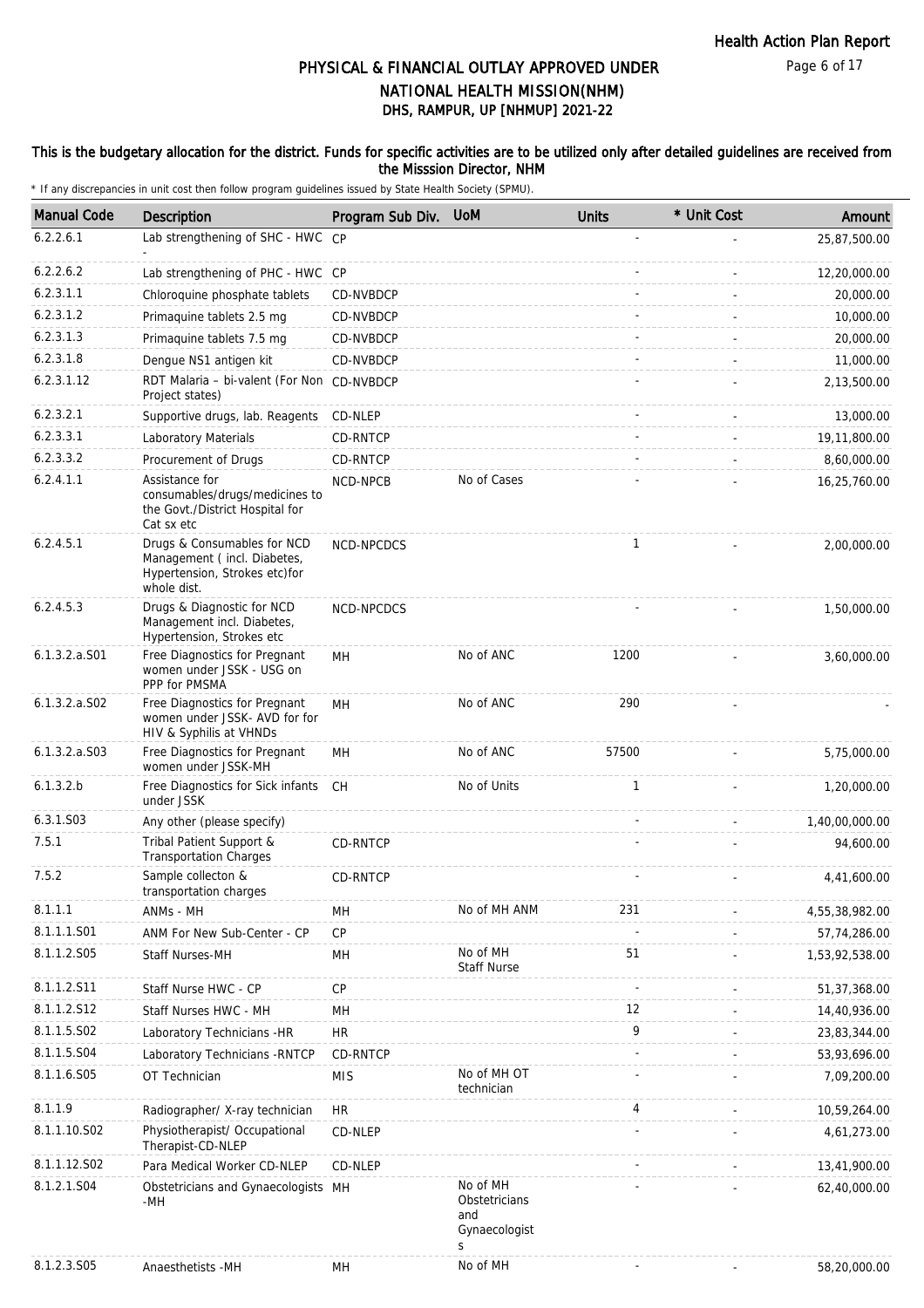#### This is the budgetary allocation for the district. Funds for specific activities are to be utilized only after detailed guidelines are received from the Misssion Director, NHM

| <b>Manual Code</b> | <b>Description</b>                                                                       | Program Sub Div. | <b>UoM</b>                     | <b>Units</b> | * Unit Cost | Amount         |
|--------------------|------------------------------------------------------------------------------------------|------------------|--------------------------------|--------------|-------------|----------------|
|                    |                                                                                          |                  | Anesthetic                     |              |             |                |
| 8.1.3.4.S01        | <b>ENT-DH Strengthening</b>                                                              | НS               |                                |              |             | 13,86,000.00   |
| 8.1.3.4.S03        | <b>ENT-NCD-Deafness</b>                                                                  | NCD-NPPCD        |                                |              |             | 9,60,000.00    |
| 8.1.3.8            | Microbiologists (MD)                                                                     | <b>HS</b>        |                                |              |             | 14,55,300.00   |
| 8.1.3.10.S01       | FRU Operationalization for<br>Gynae & anesthetist specialist on<br>call from govt sector | MН               | No of C<br>Section             | 12           |             | 36,000.00      |
| 8.1.3.10.S02       | FRU Operationalization<br>Gynecologists specialist on call<br>from pvt sector            | MН               | No of C<br>Section             | 6            |             | 27,000.00      |
| 8.1.3.10.S03       | FRU Operationalization<br>anesthetist specialist on call for<br>from pvt sector          | MН               | No of C<br>Section             | 6            |             | 18,000.00      |
| 8.1.4.1.S01        | Dental Surgeons- DH &CHC                                                                 | HR               |                                | 1            |             | 6,98,376.00    |
| 8.1.5.S02          | Medical Officers - DH<br>Strengthening                                                   | <b>HS</b>        |                                |              |             | 9,26,100.00    |
| 8.1.5.S03          | Medical Officers - MH                                                                    | MH               | No of MH LMO                   |              |             | 37,26,000.00   |
| 8.1.6.1            | <b>AYUSH MOs</b>                                                                         | <b>AYUSH</b>     |                                | 21           |             | 1,06,53,330.00 |
| 8.1.6.2            | Pharmacist - AYUSH                                                                       | AYUSH            |                                | 8            |             | 15,92,735.00   |
| 8.1.7.1.1          | MOs- AYUSH                                                                               | <b>RBSK</b>      |                                | 24           |             | 1,11,48,864.00 |
| 8.1.7.1.4          | ANM                                                                                      | <b>RBSK</b>      |                                | 12           |             | 27, 35, 136.00 |
| 8.1.7.1.5.S02      | Pharmacists                                                                              | <b>RBSK</b>      |                                | 12           |             | 28,51,049.00   |
| 8.1.8.1            | <b>Medical Officers</b>                                                                  | СH               | No. of Mos                     | $\mathbf{1}$ |             | 7,56,000.00    |
| 8.1.8.2            | <b>Staff Nurse</b>                                                                       | <b>CH</b>        | No. of SNs                     | 4            |             | 15,13,008.00   |
| 8.1.8.3            | Cook cum caretaker                                                                       | CH               | No. of Cook<br>cum Caretaker   | 2            |             | 3,08,551.00    |
| 8.1.8.5            | Feeding demonstrator for NRC                                                             | <b>CH</b>        | No. of FDs                     | $\mathbf{1}$ |             | 99,000.00      |
| 8.1.9.1.S01        | Paediatrician SNCU-CH                                                                    | CH               | No. of<br>Peadiatrician        | 3            |             | 60,00,000.00   |
| 8.1.9.3.S01        | Staff Nurse - SNCU/KMC                                                                   | <b>CH</b>        | No. of SNs                     | 12           |             | 42, 14, 196.00 |
| 8.1.9.3.SO2        | Staff Nurse -NBSU                                                                        | CH               | No. of SNs                     | 9            |             | 23,80,298.00   |
| 8.1.9.6.SO2        | Others- SNCU Staff ( Ward<br>Aaya/ Cleaner/ Security Guard)                              | <b>CH</b>        |                                | 9            |             | 16,09,484.00   |
| 8.1.9.6.S03        | Others- SNCU Staff DEO                                                                   | CH               | no. of Posts                   | $\mathbf{1}$ |             | 2,49,046.00    |
| 8.1.12.1           | Mid-level Service Provider                                                               | <b>CP</b>        |                                |              |             | 69,02,325.00   |
| 8.1.12.2           | Performance incentive for Mid-<br>level service providers                                | <b>CP</b>        | No. of HWC-<br>CHO             |              | 15,000.00   | 40,61,250.00   |
| 8.1.13.1.S02       | Counsellor - RKSK                                                                        | <b>RKSK</b>      |                                | 8            |             | 20,52,283.00   |
| 8.1.13.1.S03       | Counsellor - RMNCHA-FW                                                                   | FP               | No of<br>Counsellors/m<br>onth | 3            | 15,073.00   | 6,41,903.00    |
| 8.1.13.5           | Audiometrician/ Audiologist-<br>NCD-NPPCD                                                | NCD-NPPCD        |                                |              |             | 3,60,000.00    |
| 8.1.13.10          | TBHV-CD-RNTCP                                                                            | CD-RNTCP         |                                |              |             | 29,55,000.00   |
| 8.1.13.18          | Audiometrics Asstt.NCD-NPPCD                                                             | NCD-NPPCD        |                                |              |             | 1,80,000.00    |
| 8.1.13.19          | Instructor for Hearing Imapired<br>Children-NCD-NPPCD                                    | NCD-NPPCD        |                                |              |             | 1,80,000.00    |
| 8.1.13.22.S02      | Cook UPHSSP                                                                              | <b>HS</b>        |                                |              |             | 1,64,863.00    |
| 8.1.13.22.S03      | Dietician/ Nutritionist UPHSSP                                                           | <b>HS</b>        |                                |              |             | 4,08,870.00    |
| 8.1.13.22.S04      | Lab Technician UPHSSP                                                                    | <b>HS</b>        |                                |              |             | 6,89,778.00    |
| 8.1.13.22.S06      | OT Technician UPHSSP                                                                     | <b>HS</b>        |                                |              |             | 3,63,041.00    |
| 8.1.13.22.S07      | Rogi Sahayata Kendra Manager                                                             | QA               |                                | 2            |             | 5,33,645.00    |
| 8.1.13.22.S09      | Staff Nurse UPHSSP                                                                       | <b>HS</b>        |                                |              |             | 1,12,69,993.00 |
| 8.1.13.22.S10      | X-Ray Technician UPHSSP                                                                  | <b>HS</b>        |                                |              |             | 5,08,258.00    |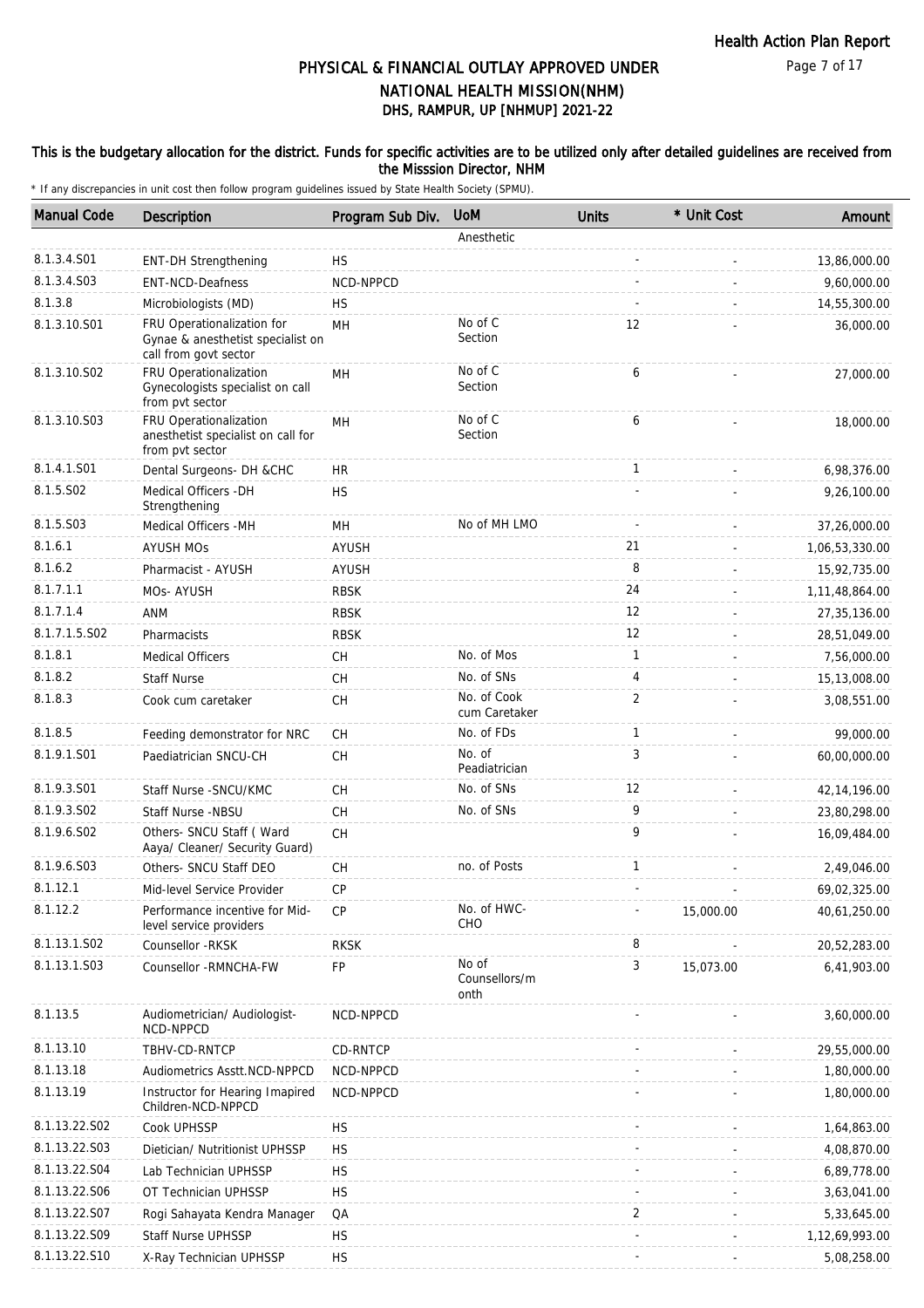#### This is the budgetary allocation for the district. Funds for specific activities are to be utilized only after detailed guidelines are received from the Misssion Director, NHM

| <b>Manual Code</b> | Description                                                                                  | Program Sub Div.  | <b>UoM</b>                      | <b>Units</b> | * Unit Cost  | Amount       |
|--------------------|----------------------------------------------------------------------------------------------|-------------------|---------------------------------|--------------|--------------|--------------|
| 8.1.13.22.S12      | Physiotherapist UPHSSP                                                                       | <b>HS</b>         |                                 |              |              | 2,90,902.00  |
| 8.1.13.22.S13      | Rogi Sahayata Kendra Operator                                                                | QA                |                                 | 2            |              | 3,34,687.00  |
| 8.1.13.22.S14      | Ward Aaya/Boy UPHSSP                                                                         | <b>HS</b>         |                                 |              |              | 9,89,183.00  |
| 8.1.14.1.S01       | MO (Blood Bank)                                                                              | <b>BLOOD CELL</b> |                                 |              |              | 7,20,000.00  |
| 8.1.14.2           | <b>Staff Nurse</b>                                                                           | <b>BLOOD CELL</b> |                                 |              |              | 2,78,000.00  |
| 8.1.14.4.S02       | Lab Technician (BB)                                                                          | <b>BLOOD CELL</b> |                                 |              |              | 9,15,000.00  |
| 8.1.14.5.S01       | Others- Counsellor                                                                           | <b>BLOOD CELL</b> |                                 |              |              | 3,31,000.00  |
| 8.1.14.5.S03       | Others-Lab Attendant                                                                         | <b>BLOOD CELL</b> |                                 |              |              | 4,48,000.00  |
| 8.1.16.2.S01       | <b>Cold Chain Handlers</b>                                                                   | RI                |                                 |              |              | 2,10,067.00  |
| 8.1.16.6.S01       | Data Entry Operator BB                                                                       | <b>BLOOD CELL</b> |                                 |              |              | 2,26,000.00  |
| 8.1.16.7.S02       | Sweeper- NCD- Blood bank                                                                     | <b>BLOOD CELL</b> |                                 |              |              | 1,44,000.00  |
| 8.1.16.7.S05       | Cleaner -NRC                                                                                 | <b>CH</b>         | no. of Posts                    | 1            |              | 1,78,831.00  |
| 8.4.7              | Incentive to provider for PPIUCD FP                                                          |                   | No of Cases                     | 4968         | 150.00       | 7,45,200.00  |
|                    | services @Rs 150 per PPIUCD<br>insertion                                                     |                   |                                 |              |              |              |
| 8.4.8              | Incentive to provider for PAIUCD FP<br>Services @Rs 150 per PAIUCD<br>insertion              |                   | No of Cases                     | 66           | 150.00       | 9,900.00     |
| 8.4.9              | Team based incentives for<br>Health & Wellness Centers<br>(H&WC Sub Center)                  | <b>CP</b>         | No of HWC                       |              | 11,000.00    | 29,78,250.00 |
| 8.4.10             | Team based incentives for<br>Health & Wellness Centers<br>(H&WC PHC)                         | CP                | No of HWC                       |              | 11,000.00    | 13,50,750.00 |
| 8.4.11             | Incentives under NVHCP for MO, CD-NVHCP<br>Pharmacist and LT                                 |                   |                                 |              |              | 41,400.00    |
| 8.4.12.S01         | HRP identification and follow up<br>for ANM                                                  | MН                | No of HRP                       | 2900         | 200.00       | 5,80,000.00  |
| 8.4.12.S03         | Performance based Incentives to FP<br>RMNCHA Counselors in Family<br>Planning                |                   | No of Cases                     | 267          | 50.00        | 13,350.00    |
| 8.4.12.S04         | RI Cold chain handlers incentive                                                             | RI.               | Lumpsump                        | 10           | 2,400.00     | 2,88,000.00  |
| 9.2.1.1.7          | Training of Staff Nurses/ANMs /<br>LHVs in SBA                                               | Nursing           |                                 | 1            | 10,86,520.00 | 10,86,520.00 |
| 9.2.1.2.4          | Orienation activities on vitamin A CH<br>supplemenation and Anemia<br>Mukta Bharat Programme |                   | No of Batch                     | 20           |              | 71,866.00    |
| 9.2.1.2.20         | Orientation on National<br>Deworming Day                                                     | <b>RKSK</b>       | per participant                 | 148          | 100.00       | 2,96,800.00  |
| 9.2.1.3.2.S01      | Otr.Review/orientation meeting<br>at Block Level for ANM                                     | <b>FP</b>         | No of<br>Orientation<br>meeting | 24           | 1,000.00     | 24,000.00    |
| 9.2.1.3.2.S02      | Otr. Review/orientation meeting<br>of ASHA/ANM OF 20 Urban<br>District at Districts Level    | <b>FP</b>         | No of<br>Orientation<br>meeting | 4            | 2,000.00     | 32,000.00    |
| 9.2.1.3.23         | Training of Medical officers<br>(Injectible Contraceptive<br>Trainings)                      | FP.               | No of Batch                     | $\mathbf{1}$ | 41,800.00    | 41,800.00    |
| 9.2.1.3.24         | Training of AYUSH doctors<br>(Injectible Contraceptive<br>Trainings)                         | <b>FP</b>         | No of Batch                     | $\mathbf{1}$ | 22,800.00    | 22,800.00    |
| 9.2.1.3.25         | Training of Nurses (Staff<br>Nurse/LHV/ANM) (Injectible<br>Contraceptive Trainings)          | <b>FP</b>         | No of Batch                     | $\mathbf{1}$ | 35,800.00    | 35,800.00    |
| 9.2.1.3.27.S01     | FP-LMIS training-Urban Staffs<br>and others                                                  | <b>FP</b>         |                                 | $\mathbf{1}$ | 46,900.00    | 46,900.00    |
| 9.2.1.3.27.S02     | FP-LMIS training- ASHA Sangni<br>Refresher                                                   | <b>FP</b>         |                                 | 2            | 4,900.00     | 9,800.00     |
| 9.2.1.4.13.C       | Any other (please specify) Kishor RKSK                                                       |                   | No of Events                    | 14           | 5,000.00     | 70,000.00    |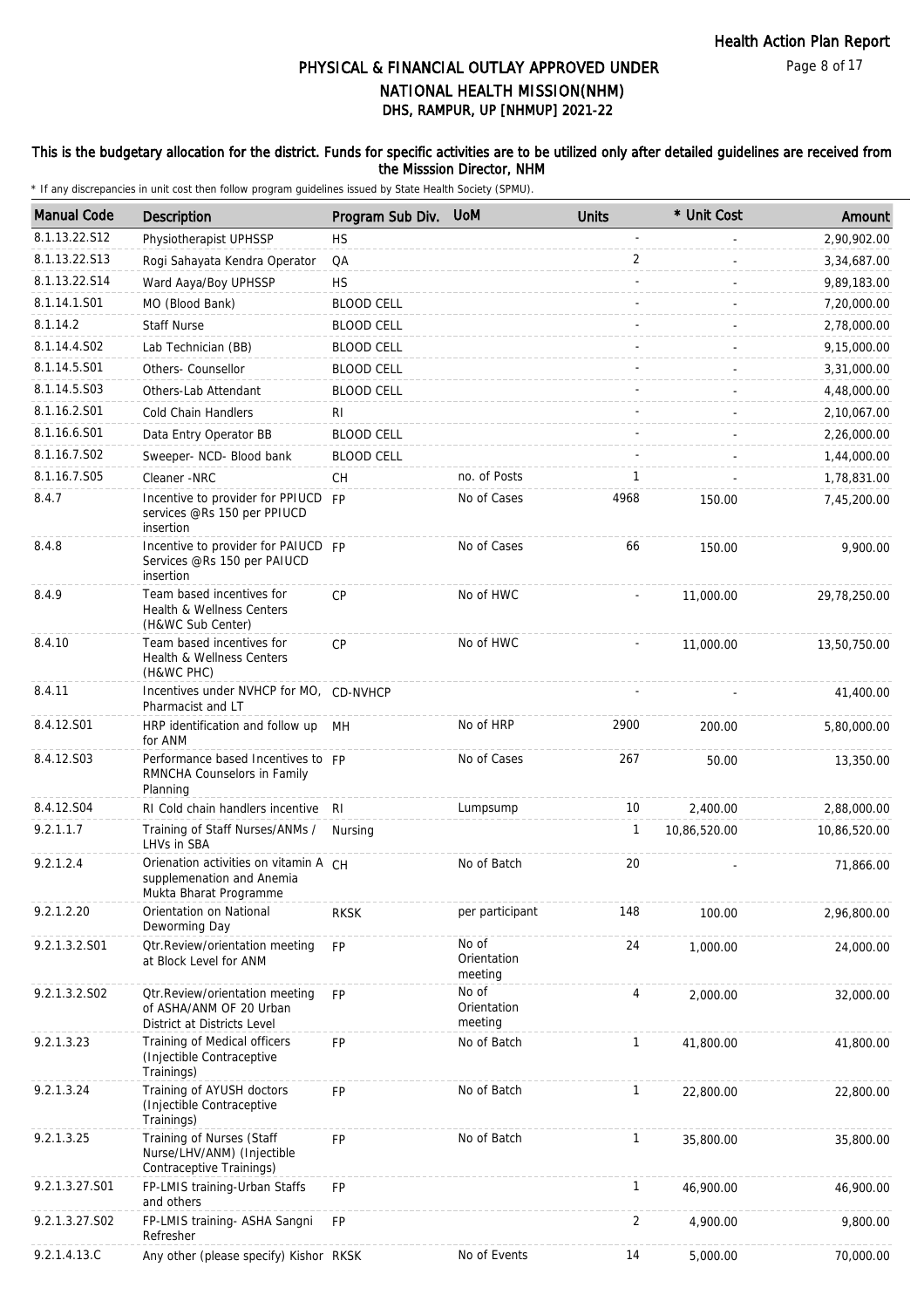#### This is the budgetary allocation for the district. Funds for specific activities are to be utilized only after detailed guidelines are received from the Misssion Director, NHM

| <b>Manual Code</b> | <b>Description</b>                                                                                                      | Program Sub Div. | <b>UoM</b>            | <b>Units</b> | * Unit Cost | Amount       |
|--------------------|-------------------------------------------------------------------------------------------------------------------------|------------------|-----------------------|--------------|-------------|--------------|
|                    | Swasyhya Manch                                                                                                          |                  |                       |              |             |              |
| 9.2.1.7.1.S01      | Training under Immunisation-<br><b>CCH</b>                                                                              | R <sub>1</sub>   | Lumpsump              |              |             | 38,200.00    |
| 9.2.1.7.1.S02      | Training under Immunisation-<br>Data Handler                                                                            | R <sub>l</sub>   | Lumpsump              |              |             | 5,500.00     |
| 9.2.1.7.1.S03      | Training under Immunisation-<br>Health Worker                                                                           | R <sub>l</sub>   | Lumpsump              |              |             | 6,00,600.00  |
| 9.2.2.6.3          | Kayakalp Trainings                                                                                                      | QA               | <b>Districts</b>      | 1            | 33,000.00   | 33,000.00    |
| 9.2.2.7.2          | Training cum review meeting for MIS<br>HMIS & MCTS at District level                                                    |                  | No of<br>Participants |              |             | 33,660.00    |
| 9.2.2.7.3          | Training cum review meeting for MIS<br>HMIS & MCTS at Block level                                                       |                  | No of<br>Participants |              |             | 1,54,800.00  |
| 9.2.2.8.2          | Multi-skilling of ASHA, MPW ay<br>HWCs (SHC & PHC)                                                                      | <b>CP</b>        | Lumpsump              |              |             | 10,30,000.00 |
| 9.2.2.8.5.S01      | Training of MPW and Asha                                                                                                | CP               |                       |              |             | 2,40,000.00  |
| 9.2.2.8.5.S02      | Training of MO and SN                                                                                                   | CP               |                       |              |             | 4,20,000.00  |
| 9.2.2.8.5.S03      | Cost of Yoga Sessions                                                                                                   | CP               |                       |              |             | 3,39,000.00  |
| 9.2.3.1.1          | Medical Officers (1 day)                                                                                                | CD-IDSP          |                       |              |             | 50,600.00    |
| 9.2.3.1.5          | Data Managers (2days)                                                                                                   | CD-IDSP          |                       |              |             | 18,400.00    |
| 9.2.3.1.7          | ASHA & MPWs, AWW &<br>Community volunteers (1 day)                                                                      | CD-IDSP          |                       |              |             | 13,200.00    |
| 9.2.3.2.1          | Training / Capacity Building<br>(Malaria)                                                                               | CD-NVBDCP        |                       |              |             | 50,400.00    |
| 9.2.3.4.1          | Trainings under RNTCP                                                                                                   | CD-RNTCP         |                       |              |             | 2,90,000.00  |
| 9.2.3.5.5          | 1 day training of DEO of the<br>Treatment sites (MTC/TCs)                                                               | CD-NVHCP         |                       |              |             | 3,000.00     |
| 9.2.4.2.1          | Training of PHC Medical Officers, NCD-NMHP<br>Nurses, Paramedical Workers &<br>Other Health Staff working<br>under NMHP |                  | No of Distrcts        | 1            |             | 50,000.00    |
| 9.2.4.3.1          | Training of doctors and staff at<br>DH Level under NPHCE                                                                | <b>NCD-NPHCE</b> |                       | 1            |             | 40,000.00    |
| 9.2.4.4.1          | Trainings for District Tobacco<br><b>Control Centre</b>                                                                 | NCD-NTCP         |                       | 1            |             | 1,00,000.00  |
| 9.2.4.5.2          | District NCD Cell                                                                                                       | NCD-NPCDCS       |                       | $\mathbf{1}$ |             | 2,00,000.00  |
| 9.2.4.9            | Trainings of Medical Officers,<br>Health Workers and Programme<br>officers under NPCCHH                                 | NCD-NPCCHH       |                       | 1            |             | 70,000.00    |
| 9.5.29.13.S04.02   | Scaling up Nurse Mentoring<br>Program Honorarium                                                                        | Nursing          |                       | 1            |             | 2,40,000.00  |
| 9.5.29.13.S04.03   | Scaling up Nurse Mentoring<br>Program Yearly TA DA                                                                      | Nursing          |                       | 1            |             | 18,000.00    |
| 9.5.29.13.S04.04   | Scaling up Nurse Mentoring<br>Program Register                                                                          | Nursing          |                       | 1            |             | 1,500.00     |
| 9.2.3.6.1          | Trainings of Medical Officers and CD-NRCP<br>Health Workers under NRCP                                                  |                  |                       |              |             | 48,300.00    |
| 9.1.4.2.S05        | Nurse Mentor                                                                                                            | Nursing          |                       | 1            |             | 12,64,956.00 |
| 10.1.1.S01         | Community Base Maternal death MH<br>Review                                                                              |                  | No of CBMDR           | 140          |             | 84,000.00    |
| 10.1.1.S02         | Incentive for Ist Responder<br>Maternal Death                                                                           | MH               | No of<br>Responder    | 42           |             | 42,000.00    |
| 10.1.2             | Child Death Review                                                                                                      | CH               | No of Distrcts        | 1            |             | 7,26,300.00  |
| 10.2.6.2           | b) ICT Survey                                                                                                           | CD-NVBDCP        |                       |              |             | 3,00,000.00  |
| 10.3.1.2           | Sentinel surveillance Hospital<br>recurrent                                                                             | CD-NVBDCP        |                       |              |             | 1,00,000.00  |
| 10.3.1.5           | Post-MDA surveillance                                                                                                   | CD-NVBDCP        |                       |              |             | 2,10,000.00  |
| 11.1.2.4.S01       | Celebration of New Born Care<br>Week                                                                                    | <b>IEC</b>       | No of Distrcts        |              | 25,000.00   | 25,000.00    |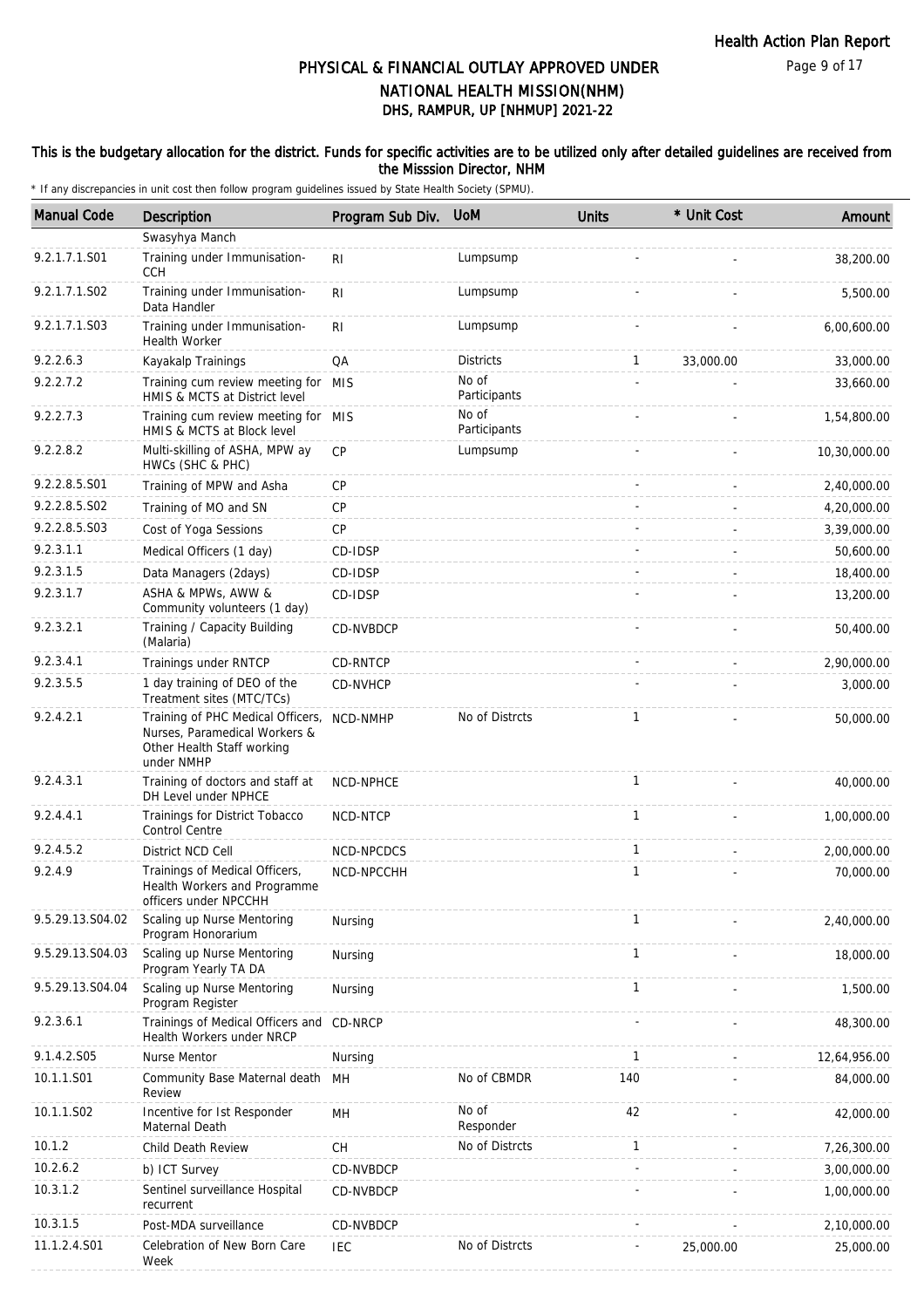#### This is the budgetary allocation for the district. Funds for specific activities are to be utilized only after detailed guidelines are received from the Misssion Director, NHM

| <b>Manual Code</b> | Description                                                                                                                                                 | Program Sub Div.  | <b>UoM</b>       | <b>Units</b>   | * Unit Cost | Amount       |
|--------------------|-------------------------------------------------------------------------------------------------------------------------------------------------------------|-------------------|------------------|----------------|-------------|--------------|
| 11.1.2.4.S02       | Celebration of Breastfeeding<br>Week                                                                                                                        | <b>IEC</b>        |                  |                | 40,000.00   | 40,000.00    |
| 11.2.1.1           | Media Mix of Mid Media/ Mass<br>Media                                                                                                                       | <b>IEC</b>        |                  | 7              |             | 80,000.00    |
| 11.1.3.1           | Media Mix of Mid Media/ Mass<br>Media                                                                                                                       | IEC               |                  |                |             | 18,000.00    |
| 11.1.3.3           | IEC & promotional activities for<br>World Population Day<br>celebration                                                                                     | <b>FP</b>         | No of Events     | $\overline{7}$ |             | 1,34,000.00  |
| 11.1.3.4           | IEC & promotional activities for<br>Vasectomy Fortnight celebration                                                                                         | FP                | No of Events     | 7              |             | 74,000.00    |
| 11.1.3.6           | Any Other IEC/BCC activities FP                                                                                                                             | <b>IEC</b>        |                  |                |             | 16,945.00    |
| 11.1.5.2           | Any other IEC/BCC activities<br>(Wall Painting, Banner & Poster)                                                                                            | RI                | Lumpsump         |                |             | 1,79,010.00  |
| 11.1.6.1.S01       | Creating awareness on declining FP<br>sex ratio issue (PNDT)- Block<br>Level                                                                                |                   | No of Events     | 6              | 10,000.00   | 60,000.00    |
| 11.1.6.1.S02       | Creating awareness on declining FP<br>sex ratio issue (PNDT)- District<br>Level                                                                             |                   | No of Events     | 1              | 25,000.00   | 25,000.00    |
| 11.1.7.1           | Health Education & Publicity for<br><b>NIDDCP</b>                                                                                                           | NCD-NIDDCP        | <b>Districts</b> |                |             | 13,000.00    |
| 11.10.1.S04        | <b>VBD Promotional Activities</b>                                                                                                                           | <b>BLOOD CELL</b> |                  |                |             | 15,000.00    |
| 11.2.4             | IEC activities for Health &<br>Wellness centre (H&WC)                                                                                                       | <b>CP</b>         |                  |                |             | 37,75,000.00 |
| 11.3.4             | IEC/BCC under NRCP: Rabies<br>Awareness and DO'S and Don'ts<br>in the event of Animal Bites                                                                 | CD-NRCP           |                  |                |             | 2,71,586.00  |
| 11.3.6             | IEC/BCC under NVHCP                                                                                                                                         | <b>CD-NVHCP</b>   |                  |                |             | 20,000.00    |
| 11.4.6             | IEC/BCC under NOHP                                                                                                                                          | NCD-NPCDCS        |                  | 1              |             | 5,00,000.00  |
| 11.4.7             | <b>IEC on Climate Sensitive</b><br>Diseases at Block, District and<br>State level - Air pollution, Heat<br>and other relevant Climate<br>Sensitive diseases | NCD-NPCCHH        |                  | 1              |             | 1,00,000.00  |
| 11.2.7.4           | Places covered with hoardings/<br>bill boards/ signage etc.                                                                                                 | IEC               |                  |                | 4,500.00    | 3,24,000.00  |
| 11.2.7.5           | Usage of Folk media such as<br>Nukkad Natak/ mobile audio<br>visual services/ local radio etc.                                                              | <b>IEC</b>        |                  |                |             | 1,08,000.00  |
| 11.2.7.7           | State-level IEC Campaigns/Other IEC<br><b>IEC Campaigns</b>                                                                                                 |                   |                  |                |             | 2,60,000.00  |
| 11.3.1.1           | <b>IEC/BCC</b> for Malaria                                                                                                                                  | CD-NVBDCP         |                  |                |             | 35,000.00    |
| 11.3.1.2           | IEC/BCC for Social mobilization<br>(Dengue and Chikungunya)                                                                                                 | CD-NVBDCP         |                  |                |             | 20,000.00    |
| 11.3.2.1           | IEC/BCC: Mass media, Outdoor<br>media, Rural media, Advocacy<br>media for NLEP                                                                              | CD-NLEP           |                  |                |             | 98,000.00    |
| 11.3.3.1           | ACSM (State & district)                                                                                                                                     | CD-RNTCP          |                  |                |             | 1,40,000.00  |
| 11.3.3.2           | TB Harega Desh Jeetega<br>Compaign                                                                                                                          | CD-RNTCP          |                  |                |             | 10,000.00    |
| 11.4.2.1           | Translation of IEC material and<br>distribution                                                                                                             | NCD-NMHP          | No of Distrcts   | 1              |             | 4,00,000.00  |
| 11.4.3.2           | Celebration of days-ie<br>International Day for older<br>persons                                                                                            | NCD-NPHCE         |                  | 1              |             | 2,00,000.00  |
| 11.4.4.1           | IEC/SBCC for NTCP                                                                                                                                           | NCD-NTCP          |                  | 1              |             | 7,00,000.00  |
| 11.4.5.2           | IEC/BCC for District NCD Cell                                                                                                                               | NCD-NPCDCS        | No of Distrcts   | 1              |             | 3,00,000.00  |
| 11.4.9.1.1         | <b>IEC for NPPCD</b>                                                                                                                                        | NCD-NPPCD         | Lumpsump         |                |             | 1,00,000.00  |
| 11.2.7.2           | <b>Targeting Naturally Occurring</b>                                                                                                                        | <b>IEC</b>        |                  |                |             | 5,91,000.00  |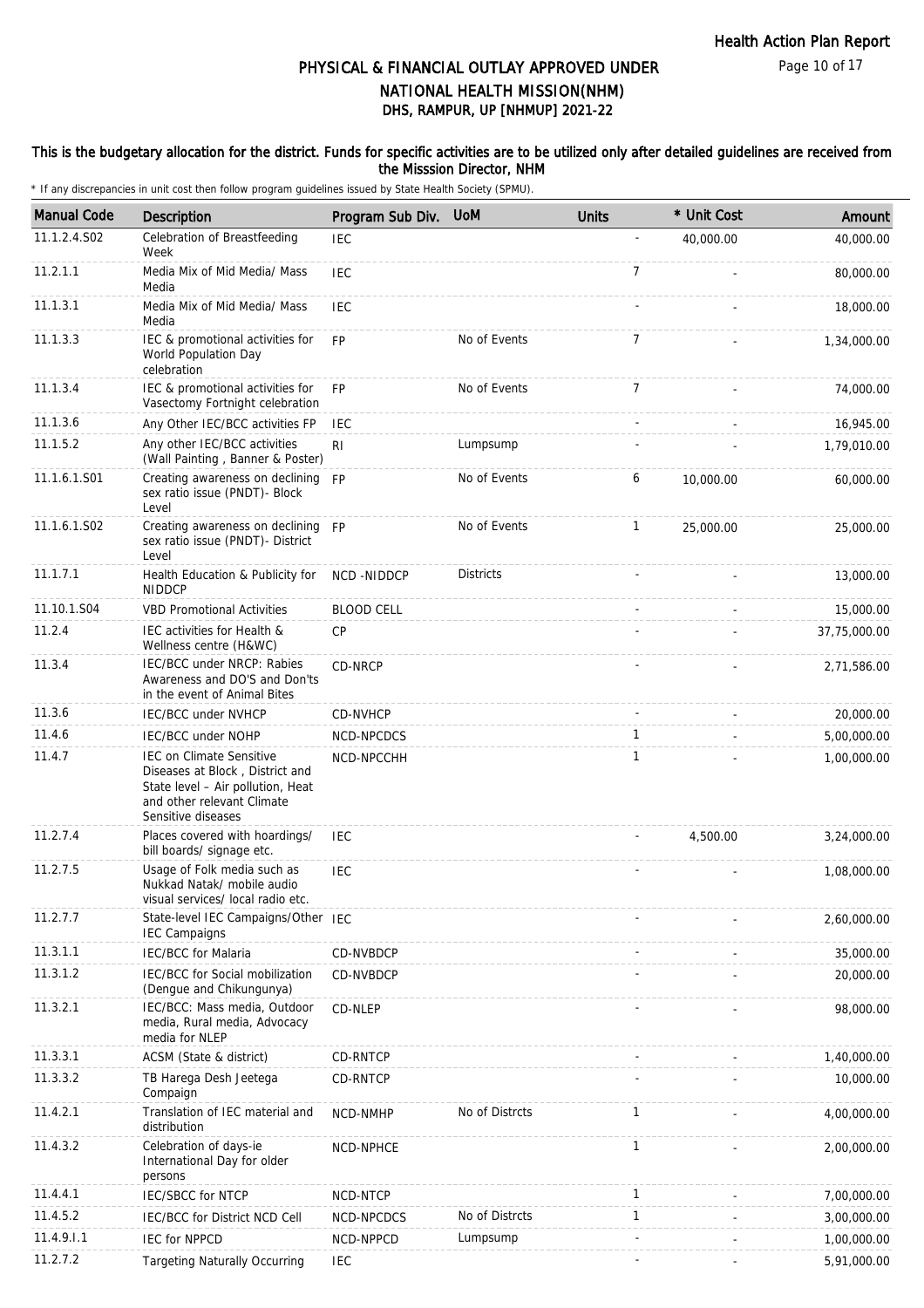#### This is the budgetary allocation for the district. Funds for specific activities are to be utilized only after detailed guidelines are received from the Misssion Director, NHM

| <b>Manual Code</b> | <b>Description</b>                                                                                                                                         | Program Sub Div. | <b>UoM</b>                    | Units        | * Unit Cost | Amount       |
|--------------------|------------------------------------------------------------------------------------------------------------------------------------------------------------|------------------|-------------------------------|--------------|-------------|--------------|
|                    | Gathering of People/ Health Mela                                                                                                                           |                  |                               |              |             |              |
| 12.1.1.1           | Printing of MDR formats                                                                                                                                    | <b>MH</b>        | No of format                  | 160          |             | 4,800.00     |
| 12.1.1.2           | Printing of MCP cards, safe<br>motherhood booklets etc.                                                                                                    | MH               | No of MCP<br>card             | 73000        |             | 12,41,000.00 |
| 12.1.1.3           | Printing of labor room registers<br>and casesheets/ LaQshya related<br>printing                                                                            | <b>MH</b>        | No of Case<br>sheet           | 20600        |             | 2,06,000.00  |
| 12.1.1.4           | Printing cost for MAA<br>programme                                                                                                                         | <b>CH</b>        | No of Distrcts                | $\mathbf{1}$ |             | 20,964.00    |
| 12.1.1.5           | Any other (Printing of CAC<br>Format)                                                                                                                      | FP               | No of format                  | 250          |             | 37,500.00    |
| 12.1.2.4           | Printing of Child Death Review<br>formats                                                                                                                  | <b>CH</b>        | No of format                  | 68310        |             | 34,155.00    |
| 12.1.2.5           | Printing of compliance cards and CH<br>reporting formats for National<br>Iron Plus Initiative-for 6-59<br>months age group and for 5-10<br>years age group |                  | No of Register<br>/ Formats   | $\mathbf{1}$ |             | 22,711.00    |
| 12.1.2.6           | Printing of IEC materials and<br>reporting formats etc. for<br>National Deworming Day                                                                      | <b>RKSK</b>      |                               | 12344        |             | 6,60,240.00  |
| 12.1.2.7           | Printing of IEC Materials and<br>monitoring formats for IDCF                                                                                               | <b>CH</b>        | No of Distrcts                | $\mathbf{1}$ |             | 1,18,000.00  |
| 12.1.2.10          | Printing (SNCU data<br>management)                                                                                                                         | <b>CH</b>        | No of Units                   | 1            |             | 1,00,000.00  |
| 12.1.2.11          | Printing of HBNC referral cards<br>and other formats                                                                                                       | <b>CH</b>        | No of format                  | 539490       |             | 2,69,745.00  |
| 12.1.3.3           | Printing of FP Manuals,<br>Guidelines, etc.                                                                                                                | <b>FP</b>        | Lumpsump                      | $\mathbf{1}$ |             | 1,67,135.00  |
| 12.1.6.1           | Printing and dissemination of<br>Immunization cards, tally sheets,<br>monitoring forms etc.                                                                | R <sub>l</sub>   | No of<br><b>Benificieries</b> | 83329        |             | 8,33,290.00  |
| 12.3.4             | Printing for formats/registers<br>under NVHCP                                                                                                              | CD-NVHCP         |                               |              |             | 5,500.00     |
| 12.3.5.1           | Printing of form P,L, S under<br>IDSP progrm                                                                                                               | CD-IDSP          |                               |              |             | 37,856.00    |
| 12.3.6             | Printing fo formats for<br>monitoring and surrveilence<br><b>NRCP</b>                                                                                      | CD-NRCP          |                               |              |             | 40,479.00    |
| 12.2.8.S02         | Printing of Sub Centre and<br><b>VHSNC Register</b>                                                                                                        | <b>CP</b>        |                               |              |             | 1,44,840.00  |
| 12.2.2.1           | Printing of ASHA diary                                                                                                                                     | CP               | No of ASHA &<br>AF            |              |             | 3,36,350.00  |
| 12.2.2.2           | Printing of ASHA Modules and<br>formats                                                                                                                    | CP               | Lumpsump                      |              |             | 61,250.00    |
| 12.2.2.3           | Printing of CBAC format                                                                                                                                    | CP               |                               |              |             | 15,96,570.00 |
| 12.2.3.1           | Printing of cards for screening of BLOOD CELL<br>children for hemoglobinopathies                                                                           |                  | Lumpsump                      |              |             | 25,000.00    |
| 12.2.4.1           | Printing of HMIS Formats                                                                                                                                   | <b>MIS</b>       | Lumpsump                      |              |             | 57,900.00    |
| 12.2.4.3           | Printing of MCTS follow-up<br>formats/ services due list/ work<br>plan                                                                                     | <b>MIS</b>       | No of ASHA                    | 1705         |             | 61,376.00    |
| 12.2.5.1           | Printing Activites for Ayushman<br>Bharat H&WC                                                                                                             | <b>CP</b>        | No.of Register                |              |             | 15,450.00    |
| 12.3.1.3           | Printing of recording and<br>reporting forms/registers for<br>Malaria                                                                                      | CD-NVBDCP        |                               |              |             | 25,000.00    |
| 12.3.2.1           | Printing works                                                                                                                                             | CD-NLEP          |                               |              |             | 25,000.00    |
| 12.3.3.1           | Printing (ACSM)                                                                                                                                            | CD-RNTCP         |                               |              |             | 3,20,000.00  |
| 12.3.3.2           | Printing                                                                                                                                                   | CD-RNTCP         |                               |              |             | 2,50,000.00  |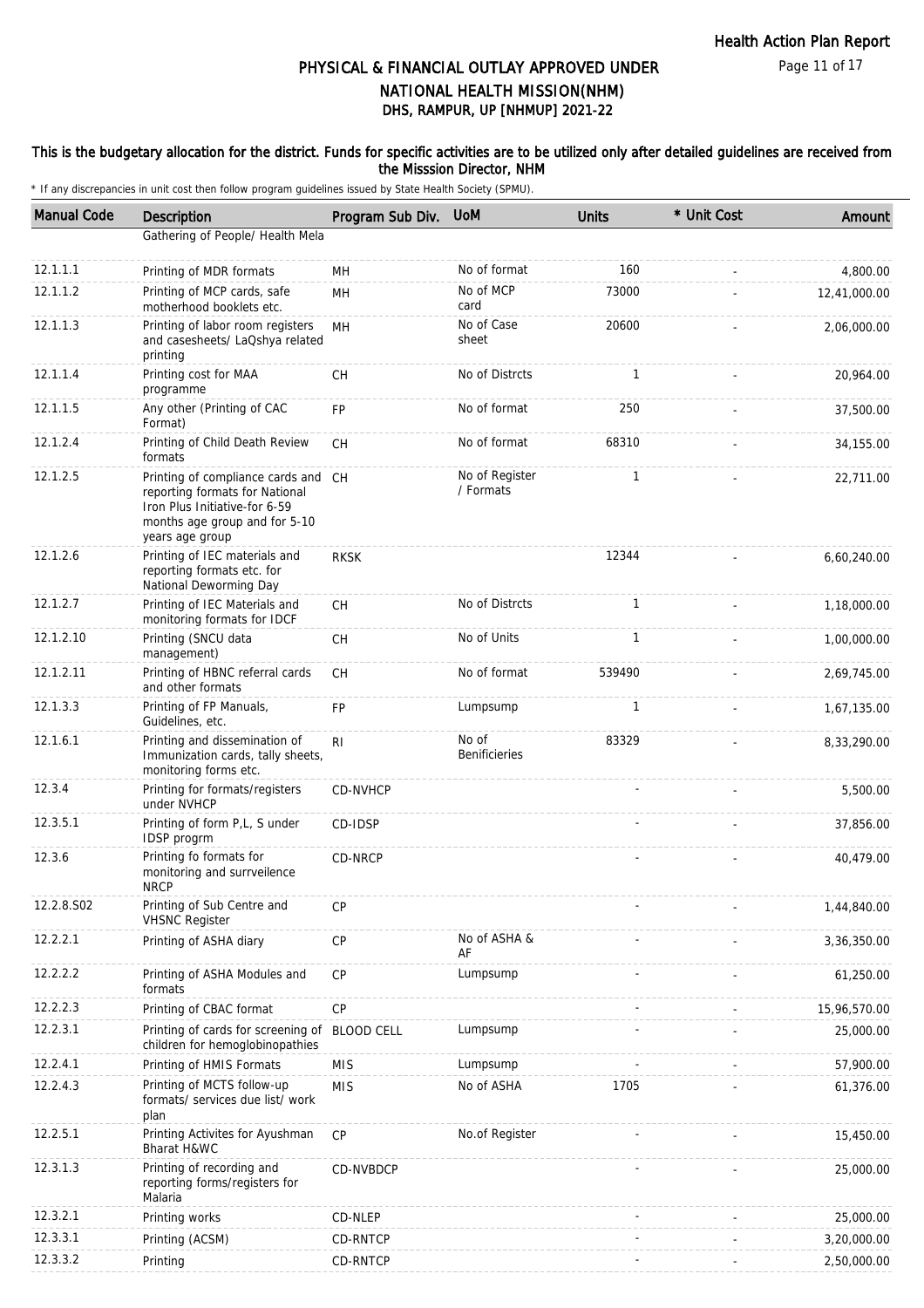#### This is the budgetary allocation for the district. Funds for specific activities are to be utilized only after detailed guidelines are received from the Misssion Director, NHM

| <b>Manual Code</b> | Description                                                                                                         | Program Sub Div. | <b>UoM</b>             | <b>Units</b>             | * Unit Cost | Amount       |
|--------------------|---------------------------------------------------------------------------------------------------------------------|------------------|------------------------|--------------------------|-------------|--------------|
| 12.4.4.1           | Printing of Challan Books under<br><b>NTCP</b>                                                                      | NCD-NTCP         |                        | $\mathbf{1}$             |             | 21,000.00    |
| 12.4.5.1           | Patient referral cards at PHC<br>Level                                                                              | NCD-NPCDCS       | No of PHC              | 1                        |             | 80,000.00    |
| 12.4.5.2           | Patient referral cards at Sub-<br>centre level                                                                      | NCD-NPCDCS       |                        |                          |             | 2,63,750.00  |
| 13.1.1.6           | Any Other                                                                                                           | QA               |                        | 2                        |             | 6,00,000.00  |
| 13.2.1             | Assessments                                                                                                         | QA               | No of Units            | $\overline{\phantom{a}}$ | 8,000.00    | 16,000.00    |
| 13.2.2             | Kayakalp Awards                                                                                                     | QA               |                        | $\overline{7}$           |             | 6,50,000.00  |
| 13.2.5             | Swachh Swasth Sarvatra                                                                                              | QA               |                        | 1                        |             | 5,00,000.00  |
| 14.1.1.3.S03       | District Logistic Manager                                                                                           | FP               |                        | 1                        |             | 4,63,050.00  |
| 14.2.3.S02         | Implementation of FP-LMIS<br>District-Transportation Cost                                                           | FP               | Yearly                 | $\mathbf{1}$             | 74,973.00   | 74,973.00    |
| 14.2.4.1           | Alternative vaccine delivery in<br>hard to reach areas                                                              | R <sub>l</sub>   | No of Session          | 6060                     | 200.00      | 12,12,000.00 |
| 14.2.5             | Alternative Vaccine Delivery in<br>other areas                                                                      | RI.              | No of Session          | 22800                    | 90.00       | 20,52,000.00 |
| 14.2.6             | POL for vaccine delivery from<br>State to district and from district<br>to PHC/CHCs                                 | R <sub>l</sub>   | <b>Districts</b>       | 1                        | 2,00,000.00 | 2,00,000.00  |
| 14.2.7             | Cold chain maintenance                                                                                              | RI               | No of Points           |                          |             | 30,000.00    |
| 14.2.11            | Vehicle Hiring (NTEP)                                                                                               | CD-RNTCP         |                        |                          |             | 1,04,000.00  |
| 14.2.13            | Sample transportation cost<br>under NVHCP                                                                           | CD-NVHCP         |                        |                          |             | 12,000.00    |
| 14.2.14.S01        | Other Oprational Cost for State,<br>Regional and District Drug Ware<br>Houses                                       | RI               |                        |                          |             | 10,10,148.00 |
| 15.4.2             | Reimbursement for cataract<br>operation for NGO and Private<br>Practitioners                                        | NCD-NPCB         | No of Cases            |                          |             | 32,51,520.00 |
| 15.3.3.3           | Private Provider Incentive                                                                                          | CD-RNTCP         |                        |                          |             | 9,21,200.00  |
| 15.3.1.2           | Inter-sectoral convergence                                                                                          | CD-NVBDCP        |                        |                          |             | 7,000.00     |
| 16.1.1.1.1         | State                                                                                                               | PM               |                        | 23                       |             | 6,900.00     |
| 16.1.1.4           | Prepare detailed operational plan RBSK<br>for RBSK across districts<br>(including cost of plan)                     |                  | No of Block            | 6                        | 500.00      | 3,000.00     |
| 16.1.1.6           | To develop micro plan at sub-<br>centre level                                                                       | RI               | No of Sub<br>Centre    | 211                      | 100.00      | 21,100.00    |
| 16.1.1.7           | For consolidation of micro plans<br>at block level                                                                  | <b>RI</b>        | No of Block            | 9                        | 1,000.00    | 9,000.00     |
| 16.1.1.9           | Others (Laptop and mobility<br>support for Dist. MI&E Officer)                                                      | <b>MIS</b>       |                        |                          |             | 56,400.00    |
| 16.1.2.1.6         | Review meetings/ workshops<br>under RKSK                                                                            | <b>RKSK</b>      |                        | 4                        |             | 20,000.00    |
| 16.1.2.1.7         | RBSK Convergence/Monitoring<br>meetings                                                                             | <b>RBSK</b>      | No of<br>Meetings      | 3                        | 500.00      | 9,000.00     |
| 16.1.2.1.14        | Quarterly review meetings<br>exclusive for RI at district level<br>with Block MOs, CDPO, and<br>other stake holders | RI               | No. of<br>Participants | 140                      |             | 14,000.00    |
| 16.1.2.1.15        | Quarterly review meetings<br>exclusive for RI at block level                                                        | R <sub>l</sub>   | Lumpsump               |                          |             | 26,000.00    |
| 16.1.2.1.16        | <b>IDSP Meetings</b>                                                                                                | CD-IDSP          |                        |                          |             | 6,000.00     |
| 16.1.2.1.22        | Monthly meeting with the<br>hospital staff                                                                          | NCD-NTCP         |                        | 1                        |             | 48,000.00    |
| 16.1.2.1.24        | Sensitization workshop/ Meeting<br>of the State Program Officers<br>and District level Health Officers              | NCD-NPCCHH       |                        | 1                        |             | 25,000.00    |
| 16.1.2.1.28.S01    | District Level MDR Review                                                                                           | MН               | No of District         | 6                        |             | 18,000.00    |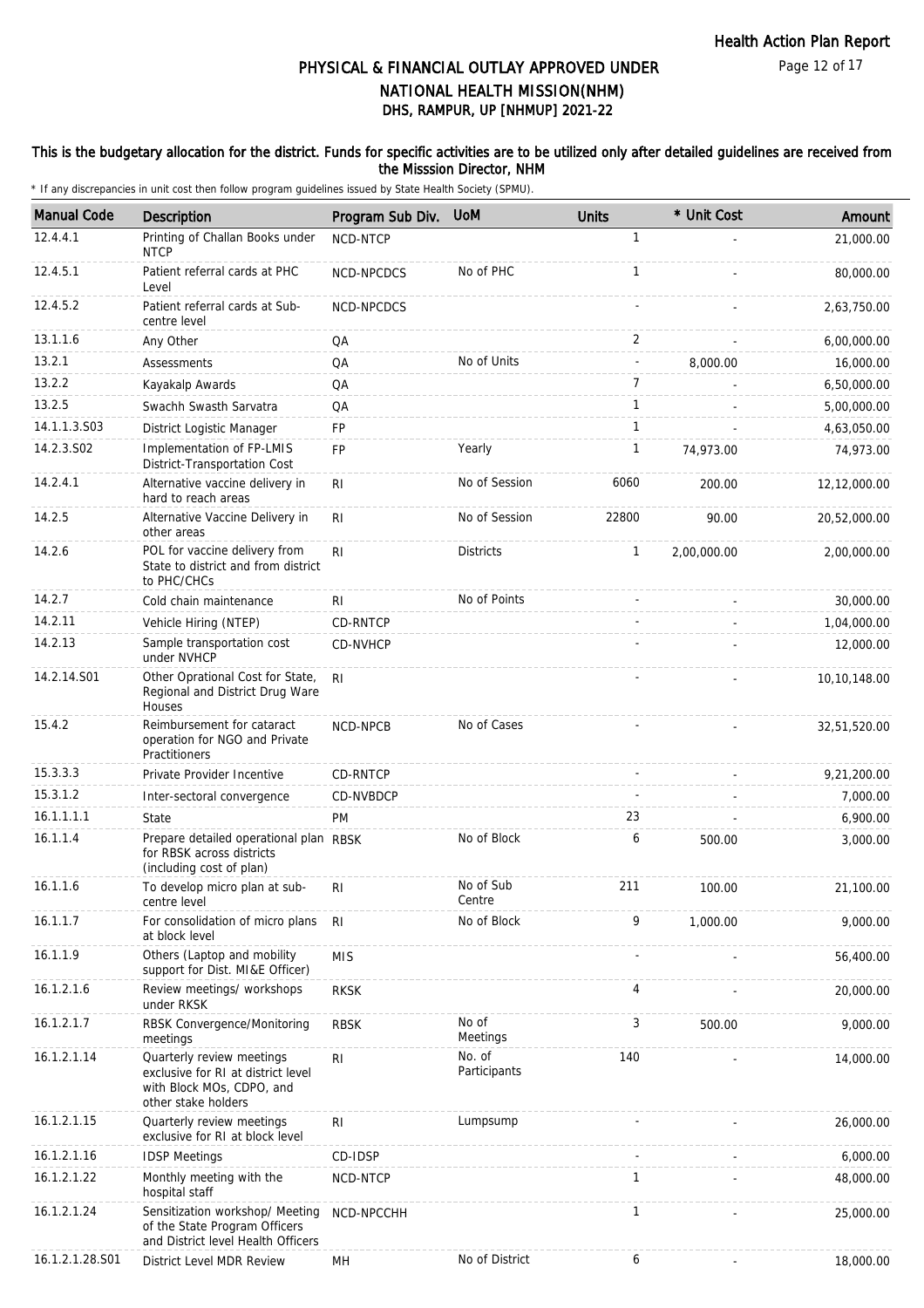#### This is the budgetary allocation for the district. Funds for specific activities are to be utilized only after detailed guidelines are received from the Misssion Director, NHM

| <b>Manual Code</b> | Description                                                                                                                                           | Program Sub Div. | <b>UoM</b>                                              | <b>Units</b>   | * Unit Cost | Amount      |
|--------------------|-------------------------------------------------------------------------------------------------------------------------------------------------------|------------------|---------------------------------------------------------|----------------|-------------|-------------|
|                    | Meeting                                                                                                                                               |                  | level MDR<br>meetings                                   |                |             |             |
| 16.1.2.2.3         | State/ District Quality Assurance<br>Unit (Monitoring & Supervision)                                                                                  | QA               |                                                         |                |             | 3,60,000.00 |
| 16.1.2.2.12        | District NCD Cell                                                                                                                                     | NCD-NPCDCS       |                                                         | 1              |             | 2,00,000.00 |
| 16.1.2.2.13        | Supervision and Monitoring                                                                                                                            | CD-RNTCP         |                                                         | $\overline{a}$ |             | 5,00,000.00 |
| 16.1.2.2.16        | Monitoring and Surveillance<br>(review meetings, Travel) under<br><b>NRCP</b>                                                                         | CD-NRCP          |                                                         |                |             | 50,000.00   |
| 16.1.2.S01         | Operational Cost and Mobilty<br>Support for District FPLMIS<br>Managers                                                                               | <b>FP</b>        | <b>Districts</b>                                        | $\mathbf{1}$   |             | 1,20,000.00 |
| 16.1.3.1.1         | Mobility Support for SPMU/State                                                                                                                       | ME               |                                                         |                |             | 54,000.00   |
| 16.1.3.1.2         | Mobility and communication<br>support for RKSK district<br>coordinator/consultant                                                                     | <b>RKSK</b>      | No of Visits                                            | 1              | 300.00      | 31,800.00   |
| 16.1.3.1.13        | Vehicle Operation (POL) (NTEP)                                                                                                                        | CD-RNTCP         |                                                         |                |             | 8,65,000.00 |
| 16.1.3.1.14        | Vehicle hiring (NTEP)                                                                                                                                 | CD-RNTCP         |                                                         |                |             | 5,94,000.00 |
| 16.1.3.1.18.2      | Hiring of Operational Vehicle<br>under NTCP                                                                                                           | NCD-NTCP         |                                                         | 1              |             | 4,80,000.00 |
| 16.1.3.3.1         | PM activities for World<br>Population Day' celebration<br>(Only mobility cost): funds<br>earmarked for district level<br>activities                   | <b>FP</b>        | No of Events                                            | $\mathbf{1}$   | 20,000.00   | 20,000.00   |
| 16.1.3.3.2         | PM activities for Vasectomy<br>Fortnight celebration (Only<br>mobility cost): funds earmarked<br>for district level activities                        | <b>FP</b>        | No of Events                                            | $\mathbf{1}$   | 5,000.00    | 5,000.00    |
| 16.1.3.3.3.S01     | Mobility Support for District -<br>M&E                                                                                                                | МE               | 02 Taxis hired<br>at Dist. for SS<br>@33000/Vehic<br>le | 24             | 33,000.00   | 7,92,000.00 |
| 16.1.3.3.3.S03     | Mobilty Support for CHO TA/DA                                                                                                                         | <b>CP</b>        | No. of CHO                                              |                | 500.00      | 5,41,500.00 |
| 16.1.3.3.5         | Mobility Costs for ASHA<br>Resource Centre/ASHA<br>Mentoring Group (Kindly Specify)                                                                   | <b>CP</b>        |                                                         |                |             | 10,000.00   |
| 16.1.3.3.7         | Mobility Support for supervision<br>for district level officers.                                                                                      | R <sub>l</sub>   | No of Distrcts                                          |                |             | 2,00,000.00 |
| 16.1.3.3.8         | MOBILITY: Travel Cost, POL,<br>etc. during outbreak<br>investigations and field visits for<br>monitoring programme activities<br>at DSU on need basis | CD-IDSP          |                                                         |                |             | 2,70,000.00 |
| 16.1.3.3.9         | Monitoring, Evaluation &<br>Supervision & Epidemic<br>Preparedness (Only Mobility<br>Expenses)                                                        |                  |                                                         |                |             | 1,98,000.00 |
| 16.1.3.3.10        | Travel expenses - Contractual<br>Staff at District level                                                                                              | CD-NLEP          |                                                         |                |             | 25,000.00   |
| 16.1.3.3.11        | Mobility Support: District Cell                                                                                                                       | CD-NLEP          |                                                         |                |             | 1,50,000.00 |
| 16.1.3.3.13        | Miscellaneous/ Travel                                                                                                                                 | NCD-NMHP         |                                                         | $\mathbf{1}$   |             | 5,00,000.00 |
| 16.1.3.3.14        | <b>Enforcement Squads</b>                                                                                                                             | NCD-NTCP         |                                                         | $\mathbf{1}$   |             | 10,000.00   |
| 16.1.3.3.16        | District NCD Cell (TA, DA, POL)                                                                                                                       | NCD-NPCDCS       |                                                         | $\mathbf{1}$   |             | 2,00,000.00 |
| 16.1.3.3.17.S01    | Mission Parivar Vikas Campaign                                                                                                                        | FP               | No of<br>Campaign                                       | 28             | 1,000.00    | 28,000.00   |
| 16.1.3.3.17.S04    | Mobility Support for District<br>Maternal Health Consultant                                                                                           | MН               | No fo<br>Mentoring &<br>Support visit                   | 12             |             | 1,20,000.00 |
| 16.1.3.4.1         | PM activities for World<br>Population Day' celebration                                                                                                | FP               | No of Events                                            | 6              | 1,000.00    | 6,000.00    |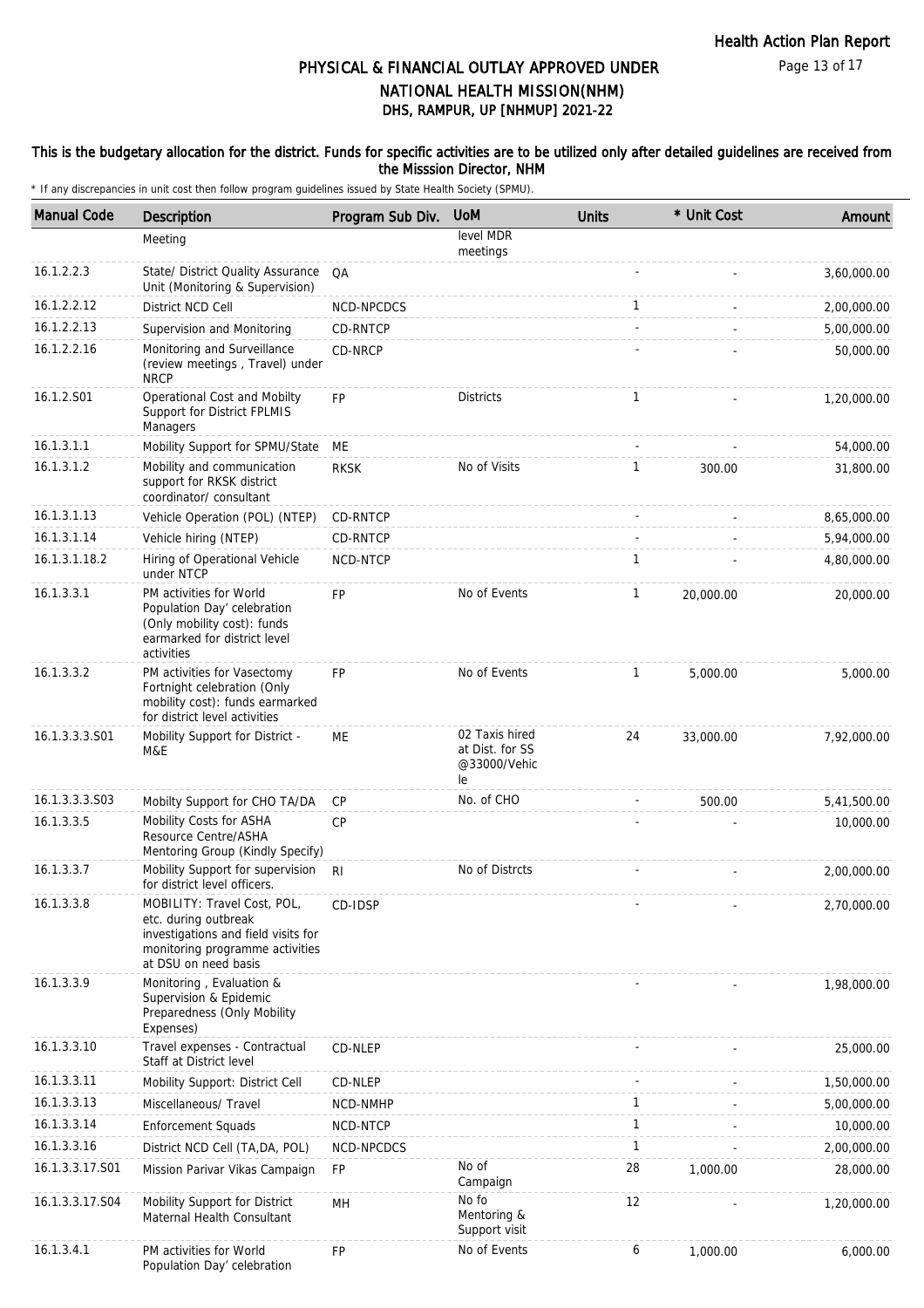This is the budgetary allocation for the district. Funds for specific activities are to be utilized only after detailed guidelines are received from the Misssion Director, NHM

| <b>Manual Code</b> | <b>Description</b>                                                                                                          | Program Sub Div. | <b>UoM</b>                                                      | <b>Units</b> | * Unit Cost | Amount       |
|--------------------|-----------------------------------------------------------------------------------------------------------------------------|------------------|-----------------------------------------------------------------|--------------|-------------|--------------|
|                    | (Only mobility cost): funds<br>earmarked for block level<br>activities                                                      |                  |                                                                 |              |             |              |
| 16.1.3.4.2         | PM activities for Vasectomy<br>Fortnight celebration (Only<br>mobility cost): funds earmarked<br>for block level activities | FP               | No of Events                                                    | 6            | 1,000.00    | 6,000.00     |
| 16.1.3.4.3.S01     | Mobility for Supportive<br>Supervision At Block Level-M&E                                                                   | ME               | 01 Taxi hired<br>at Block level<br>for SS<br>@33000/Vehic<br>le |              | 33,000.00   | 23,76,000.00 |
| 16.1.3.4.3.S02     | Mobility Support &<br>Commnication cost for BCPM                                                                            | <b>CP</b>        | No. of BCPM                                                     |              | 5,100.00    | 3,67,200.00  |
| 16.1.3.4.5.S01     | Communication Cost for HWC<br>Staff                                                                                         | CP               |                                                                 |              |             | 4,51,250.00  |
| 16.1.4.1.1         | JSY Administrative Expenses                                                                                                 | MH               | As per<br>Deliveries<br>Load                                    |              |             | 12,45,760.00 |
| 16.1.4.1.5         | Office expenses on telephone,<br>fax, Broadband Expenses &<br>Other Miscellaneous<br>Expenditures                           | CD-IDSP          |                                                                 |              |             | 1,14,000.00  |
| 16.1.4.1.10        | Office Operation (Miscellaneous) CD-RNTCP                                                                                   |                  |                                                                 |              |             | 3,30,000.00  |
| 16.1.4.1.11        | Tobacco Cessation Centre (TCC): NCD-NTCP<br>Office Expenses                                                                 |                  |                                                                 | $\mathbf{1}$ |             | 1,00,000.00  |
| 16.1.4.2.1         | District Quality Assurance Unit<br>(Operational cost)                                                                       | QA               |                                                                 |              |             | 4,92,000.00  |
| 16.1.4.2.4         | Office operation & Maintenance - CD-NLEP<br>District Cell                                                                   |                  |                                                                 |              |             | 35,000.00    |
| 16.1.4.2.5         | District Cell - Consumables                                                                                                 | CD-NLEP          |                                                                 |              |             | 30,000.00    |
| 16.1.4.2.6         | Operational expenses of the<br>district centre : rent, telephone<br>expenses, website etc.                                  | NCD-NMHP         |                                                                 | 1            |             | 10,000.00    |
| 16.1.4.2.8         | District Tobacco Control Cell<br>(DTCC): Misc./Office Expenses                                                              | NCD-NTCP         |                                                                 | $\mathbf{1}$ |             | 5,00,000.00  |
| 16.1.4.2.9         | District NCD Cell (Contingency)                                                                                             | NCD-NPCDCS       |                                                                 | $\mathbf{1}$ |             | 1,00,000.00  |
| 16.1.4.3.1         | SNCU Data management<br>(excluding HR)                                                                                      | <b>CH</b>        | No of Units                                                     | $\mathbf{1}$ | 1,00,000.00 | 60,000.00    |
| 16.1.5.2.1         | Minor repairs and AMC of<br>IT/office equipment supplied<br>under IDSP                                                      | CD-IDSP          |                                                                 |              |             | 10,000.00    |
| 16.1.5.2.4         | Vehicle Operation (Maintenance)                                                                                             | CD-RNTCP         |                                                                 |              |             | 1,17,000.00  |
| 16.1.5.3.1         | PM activities under Micronutrient RI<br>Supplementation Programme                                                           |                  | Lumpsump                                                        |              |             | 1,52,000.00  |
| 16.1.5.3.3         | Concurrent Audit system                                                                                                     | FD               |                                                                 |              |             | 90,000.00    |
| 16.1.5.3.7         | Epidemic preparedness (Dengue<br>& Chikungunya)                                                                             | CD-NVBDCP        |                                                                 |              |             | 35,000.00    |
| 16.1.5.3.16.S05    | <b>DPMU Operational Cost</b>                                                                                                | HR               |                                                                 | 1            |             | 13,76,220.00 |
| 16.1.5.3.16.S06    | <b>BPMU Oprational Cost</b>                                                                                                 | <b>HR</b>        |                                                                 | 6            |             | 12,50,208.00 |
| 16.1.5.3.16.S09    | Oprational Cost for RBSK                                                                                                    | <b>RBSK</b>      | No of DEIC<br>Manager                                           | $\mathbf{1}$ | 10,000.00   | 10,000.00    |
| 16.1.5.3.16.S10    | Operational cost of RBSK-MHT                                                                                                | <b>RBSK</b>      | No of Team                                                      | 12           | 14,000.00   | 1,68,000.00  |
| 16.1.5.3.16.S15    | Office & Administrative Expence<br>for State & District Rabies<br>Program                                                   | CD-NRCP          |                                                                 |              |             | 12,000.00    |
| 16.1.5.3.16.S18    | Office operational cost & other<br>office expences unedr NPCB                                                               | NCD-NPCB         |                                                                 |              |             | 1,00,000.00  |
| 16.1.5.3.16.S22.   | Pol & Opex of DG set of Vaccine<br>Storage at District level & other<br>Cold Chain Point under RI                           | R <sub>l</sub>   | <b>Districts</b>                                                |              | 1,20,000.00 | 1,20,000.00  |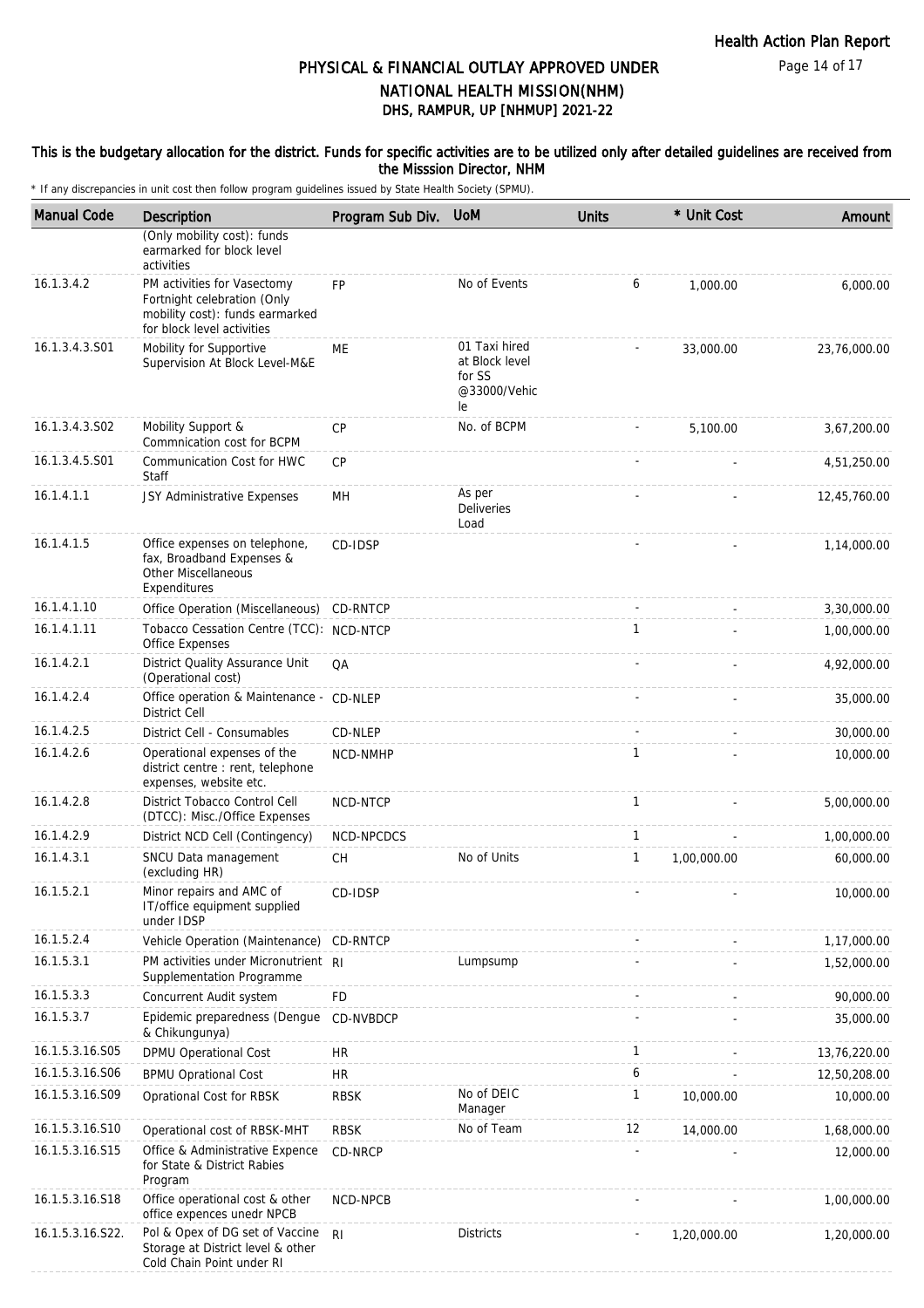#### This is the budgetary allocation for the district. Funds for specific activities are to be utilized only after detailed guidelines are received from the Misssion Director, NHM

| <b>Manual Code</b> | Description                                                                      | Program Sub Div. | <b>UoM</b>                           | <b>Units</b>   | * Unit Cost | Amount         |
|--------------------|----------------------------------------------------------------------------------|------------------|--------------------------------------|----------------|-------------|----------------|
| 16.1.5.3.16.S25    | Operational Cost for District<br>Maternal Health Consultant                      | <b>MH</b>        | No of monthly<br>operational<br>cost |                |             | 1,20,000.00    |
| 16.2.1.S02         | Data Entry Operator                                                              | FP               | No of<br>HR/MONTH                    | $\mathbf{1}$   | 14,071.00   | 2,55,259.00    |
| 16.2.1.S11         | Contigency District PCPNDT Cell                                                  | <b>FP</b>        | No of<br>District/Month              | $\mathbf{1}$   | 5,000.00    | 5,000.00       |
| 16.2.2.S03         | District Level Mobility Support<br>for PNDT Team                                 | <b>FP</b>        | No of Distrcts                       | $\mathbf{1}$   | 50,000.00   | 50,000.00      |
| 16.3.2.S01         | Mobility Support for HMIS &<br><b>MCTS Block Level</b>                           | <b>MIS</b>       |                                      | 6              |             | 21,600.00      |
| 16.3.3.S01         | Operational cost for HMIS &<br>MCTS-AMC                                          | <b>MIS</b>       |                                      |                |             | 66,000.00      |
| 16.3.3.S02         | Operational cost for HMIS &<br>MCTS-Internet                                     | <b>MIS</b>       |                                      |                |             | 1,08,000.00    |
| 16.3.3.S03         | Operational cost for HMIS &<br>MCTS-Office Expenditure                           | <b>MIS</b>       |                                      |                |             | 1,44,000.00    |
| 16.3.3.S04         | Operational cost for HMIS &<br>MCTS-Recurring Charges for<br><b>ANMOL Tablet</b> | <b>MIS</b>       |                                      | 353            |             | 12,70,800.00   |
| 16.4.2.1.1.S01     | District Programme Manager                                                       | HR.              |                                      | $\mathbf{1}$   |             | 6,61,632.00    |
| 16.4.2.1.1.S02     | <b>District Community Process</b><br>Manager                                     | <b>HR</b>        |                                      | $\mathbf{1}$   |             | 5,38,488.00    |
| 16.4.2.1.1.S04     | District Accounts Manager                                                        | <b>HR</b>        |                                      | $\mathbf{1}$   | $\sim$      | 5,38,488.00    |
| 16.4.2.1.1.S05     | District Data Cum Account<br>Assistant                                           | HR               |                                      | $\mathbf{1}$   |             | 3,67,548.00    |
| 16.4.2.1.1.S06     | DEIC manager                                                                     | <b>RBSK</b>      |                                      | $\mathbf{1}$   |             | 5,79,888.00    |
| 16.4.2.1.1.S09     | Support Staff                                                                    | <b>HR</b>        |                                      | $\mathbf{1}$   |             | 2,00,775.00    |
| 16.4.2.1.1.S11     | District M I & E Officer                                                         | <b>MIS</b>       |                                      |                |             | 1,80,000.00    |
| 16.4.2.1.2.S01     | <b>RKSK Consultant</b>                                                           | <b>RKSK</b>      |                                      | $\mathbf{1}$   |             | 4,82,252.00    |
| 16.4.2.1.2.S02     | District Consultant (MH)                                                         | MH               | No of District<br>Consultant MH      | $\mathbf{1}$   |             | 5,29,200.00    |
| 16.4.2.1.2.S04     | District Hospital Quality Manager QA                                             |                  |                                      | $\overline{2}$ |             | 10,50,100.00   |
| 16.4.2.1.2.S05     | District Consultant Quality<br>Assurance                                         | QA               |                                      | $\mathbf{1}$   |             | 6,08,600.00    |
| 16.4.2.1.8.S01     | Programme cum Admin. Asst.                                                       | QA               |                                      | $\mathbf{1}$   |             | 2,34,915.00    |
| 16.4.2.2.2.S01     | District Epidemiologist-CD-IDSP                                                  | CD-IDSP          |                                      |                |             | 8,78,644.00    |
| 16.4.2.2.2.S02     | District Leprosy Consultant-CD-<br><b>NLEP</b>                                   | CD-NLEP          |                                      |                |             | 5,03,294.00    |
| 16.4.2.2.4.S01     | Sr PMDT-TB HIV Coodinators                                                       | CD-RNTCP         |                                      |                |             | 4,68,789.00    |
| 16.4.2.2.4.S02     | PPM Coordinator-RNTCP                                                            | <b>CD-RNTCP</b>  |                                      |                |             | 4,69,000.00    |
| 16.4.2.2.4.S03     | District Programme Coordinator-<br><b>RNTCP</b>                                  | CD-RNTCP         |                                      |                |             | 5,59,000.00    |
| 16.4.2.2.5.S01     | District Data Manager-CD-IDSP                                                    | CD-IDSP          |                                      |                |             | 3,56,716.00    |
| 16.4.2.2.6.S01     | Senior Treatment<br>Supervisor(STS)                                              | CD-RNTCP         |                                      |                |             | 61,01,520.00   |
| 16.4.2.2.6.S03     | Senior TB Lab Supervisor (STLS)                                                  | CD-RNTCP         |                                      |                |             | 25, 37, 370.00 |
| 16.4.2.2.7.S01     | Accountant- Full time                                                            | CD-RNTCP         |                                      |                |             | 3,85,000.00    |
| 16.4.3.1.1.S01     | Block Programme Manager                                                          | HR.              |                                      | 6              |             | 22,62,309.00   |
| 16.4.3.1.1.S02     | <b>Block Account Manager</b>                                                     | HR.              |                                      | 6              |             | 17,86,650.00   |
| 16.4.3.1.1.S03     | <b>Block Community Process</b><br>Manager                                        | CP               |                                      |                |             | 17,89,117.00   |
| 16.4.3.1.9.S03     | Data Entry Operator-HR                                                           | HR.              |                                      | 2              |             | 5,57,040.00    |
| 16.4.3.1.9.S04     | Data Entry Operator-MCTS OPR<br>820 MIS                                          | <b>MIS</b>       |                                      | 6              |             | 15,81,984.00   |
| 16.4.3.1.9.S05     | Data Entry Operator-MIS<br>Outsource                                             | <b>MIS</b>       |                                      | 21055          |             | 1,05,273.00    |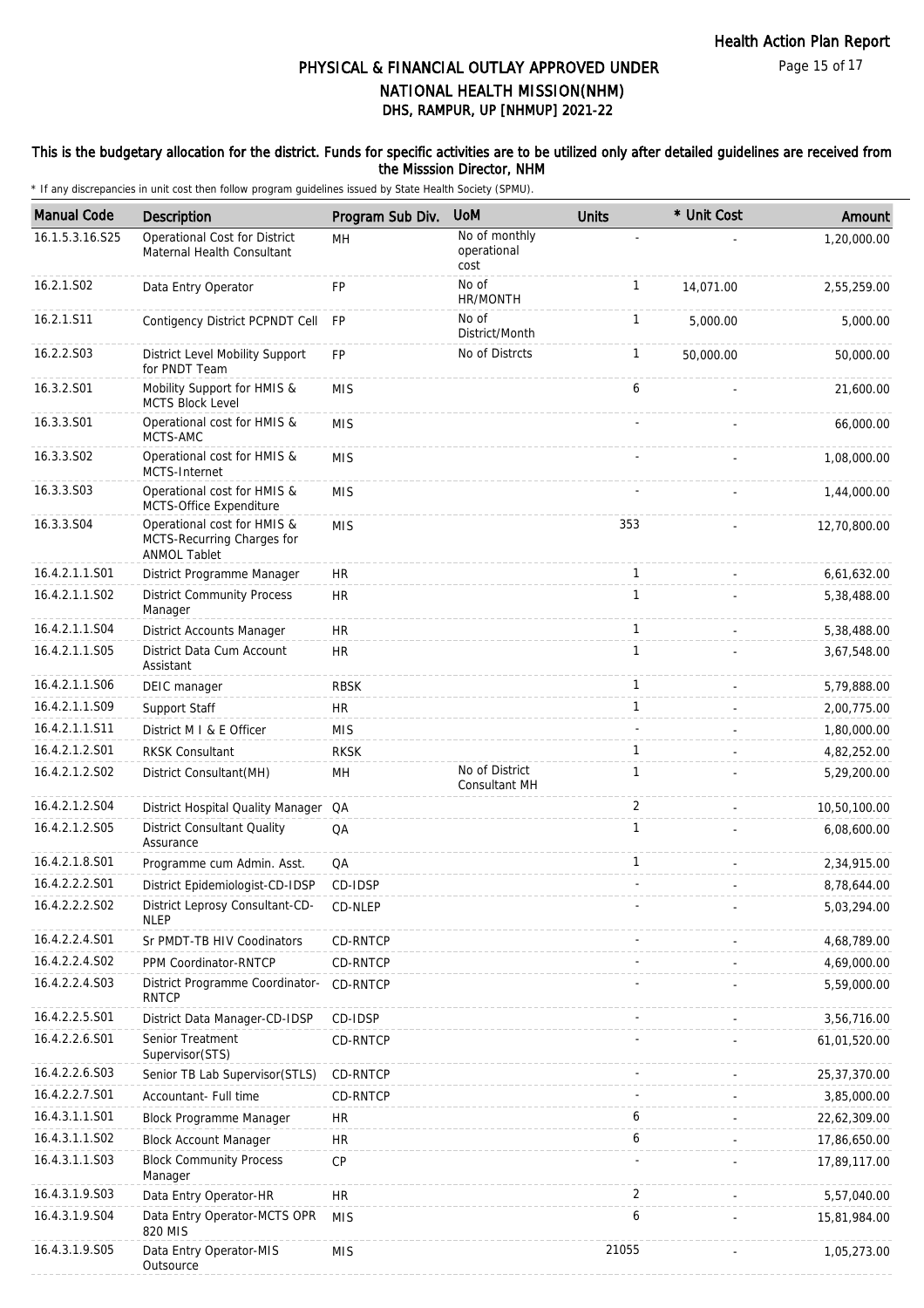#### This is the budgetary allocation for the district. Funds for specific activities are to be utilized only after detailed guidelines are received from the Misssion Director, NHM

| <b>Manual Code</b> | <b>Description</b>                                                                    | Program Sub Div. | <b>UoM</b>              | <b>Units</b> | * Unit Cost | Amount         |
|--------------------|---------------------------------------------------------------------------------------|------------------|-------------------------|--------------|-------------|----------------|
| 16.4.3.1.9.S07     | Data Entry Operator-RI                                                                | R <sub>l</sub>   |                         |              |             | 2,37,510.00    |
| 16.4.3.1.9.S08     | Data Entry Operator-RNTCP                                                             | CD-RNTCP         |                         |              |             | 3,65,000.00    |
| 16.4.3.1.9.S11     | Data Entry Operator- CD-IDSP                                                          | CD-IDSP          |                         |              |             | 2,37,187.00    |
| 16.4.3.1.9.S13     | Data Entry Operator- NBCP-<br><b>District</b>                                         | NCD-NPCB         |                         |              |             | 1,54,131.00    |
| 17.2.1             | Telemedicine/ teleconsultation<br>facility under Ayushman Bharat<br>H&WC              | CP               |                         |              |             | 15,66,000.00   |
| 17.8.S05           | Internet Cost to ASHA & AF at<br><b>HWC</b>                                           | CP               | No of ASHA &<br>AF      |              | 200.00      | 15,40,200.00   |
| 18.1.4             | Counseling training for Service<br>Provider                                           | <b>FP</b>        | No of Batch             | $\mathbf{1}$ | 15,400.00   | 15,400.00      |
| U.1.1.1.2          | Support for implementation of<br><b>NVBDCP</b>                                        | CD-NVBDCP        |                         |              |             | 8,23,600.00    |
| U.1.3.1            | Operational Expenses of UPHCs<br>(excluding rent)                                     | <b>NUHM</b>      | No of UPHC              | 6            | 8,000.00    | 5,76,000.00    |
| U.2.2.1            | Mobility support for ANM/LHV                                                          | <b>NUHM</b>      | No of ANM               | 30           | 500.00      | 1,80,000.00    |
| U.2.3.1            | <b>UHNDs</b>                                                                          | <b>NUHM</b>      | No of ANM               | 30           | 1,000.00    | 3,60,000.00    |
| U.2.3.2            | Special outreach camps in<br>slums/ vulnerable areas                                  | <b>NUHM</b>      | No of UPHC              | 6            | 6,500.00    | 2,34,000.00    |
| U.3.1.1.1          | Incentives for routine activities                                                     | <b>NUHM</b>      | No of ASHA              | 82           | 2,000.00    | 19,68,000.00   |
| U.3.1.1.2          | ASHA incentives for Ayushman<br><b>Bharat Health &amp; Wellness</b><br>Centres (H&WC) | <b>NUHM</b>      | No of ASHA              | 8            | 1,000.00    | 96,000.00      |
| U.3.1.1.3.S01      | Incentive for Health Promotion<br>Day for ASHAs                                       | <b>NUHM</b>      | No of ASHA              | 82           | 200.00      | 1,96,800.00    |
| U.3.1.1.3.S02      | Incentive for PMMVY for ASHAs                                                         | <b>NUHM</b>      | No of<br>Benificary     | 1148         | 100.00      | 1,14,800.00    |
| U.3.1.1.3.S03      | Incentive for Dengue and<br>chikenguiniya for ASHAs                                   | CD-NVBDCP        |                         |              |             | 82,000.00      |
| U.3.1.2.1          | Module Training (Induction, VI & NUHM<br>VII)                                         |                  |                         | 28           |             | 3,16,500.00    |
| U.3.1.3.1          | Supportive provisions (uniform/<br>awards etc)                                        | <b>NUHM</b>      |                         | 82           |             | 52,200.00      |
| U.3.2.1.1          | Training of MAS                                                                       | <b>NUHM</b>      | No of Batch             | $\mathbf{1}$ | 43,300.00   | 43,300.00      |
| U.4.1.1.1          | Untied grants to UPHCs<br>Government Building                                         | <b>NUHM</b>      | No of UPHC              | 1            | 1,75,000.00 | 1,75,000.00    |
| U.4.1.1.2          | Untied grants to UPHCs Rented<br><b>Building</b>                                      | <b>NUHM</b>      | No of UPHC              | 5            | 1,00,000.00 | 5,00,000.00    |
| U.4.1.4            | Untied grants to MAS                                                                  | <b>NUHM</b>      | No of MASs              | 82           | 5,000.00    | 4,10,000.00    |
| U.5.1.4.           | Rent for UPHC                                                                         | <b>NUHM</b>      | No of UPHC              | 5            | 17,325.00   | 10,39,500.00   |
| U.5.3.1            | Infrastructure strengthening of<br>UPHC to H&WC                                       | <b>NUHM</b>      | No of New<br><b>HWC</b> | 1            | 1,00,000.00 | 1,00,000.00    |
| U.6.2.1.1          | Procurement of drugs for AB-<br>H&WCs                                                 | <b>NUHM</b>      | No of HWC               | $\mathbf{1}$ | 1,30,000.00 | 1,30,000.00    |
| U.6.2.1.2          | Procurement of drugs for<br>facilities other than AB-HWCs                             | <b>NUHM</b>      | No of HWC               | 5            | 1,30,000.00 | 6,50,000.00    |
| U.6.3.1            | Tablets/ software for IT support<br>of Ayushman Bharat H&WC                           | <b>NUHM</b>      |                         | 3            |             | 70,000.00      |
| U.8.1.1.1          | ANMs/LHVs UPHC                                                                        | <b>NUHM</b>      |                         | 27           |             | 56,52,492.00   |
| U.8.1.2.1          | Staff nurse UPHC                                                                      | <b>NUHM</b>      |                         | 9            |             | 27, 18, 558.00 |
| U.8.1.3.1          | Lab Technicians UPHC                                                                  | <b>NUHM</b>      |                         | 6            |             | 13,94,272.00   |
| U.8.1.4.1          | Pharmacists UPHC                                                                      | <b>NUHM</b>      |                         | 6            |             | 17,99,129.00   |
| U.8.1.8.1.1        | MO at UPHC Full-time                                                                  | <b>NUHM</b>      |                         | 3            |             | 20,46,000.00   |
| U.8.1.10.1         | Other Support staff                                                                   | <b>NUHM</b>      |                         | 12           |             | 20,04,336.00   |
| U.8.1.10.2         | DEO cum Accountant                                                                    | <b>NUHM</b>      |                         | 1            |             | 2,04,000.00    |
| U.8.4.1            | Performance linked Payment/                                                           | <b>NUHM</b>      |                         | $\mathbf{1}$ |             | 1,80,000.00    |